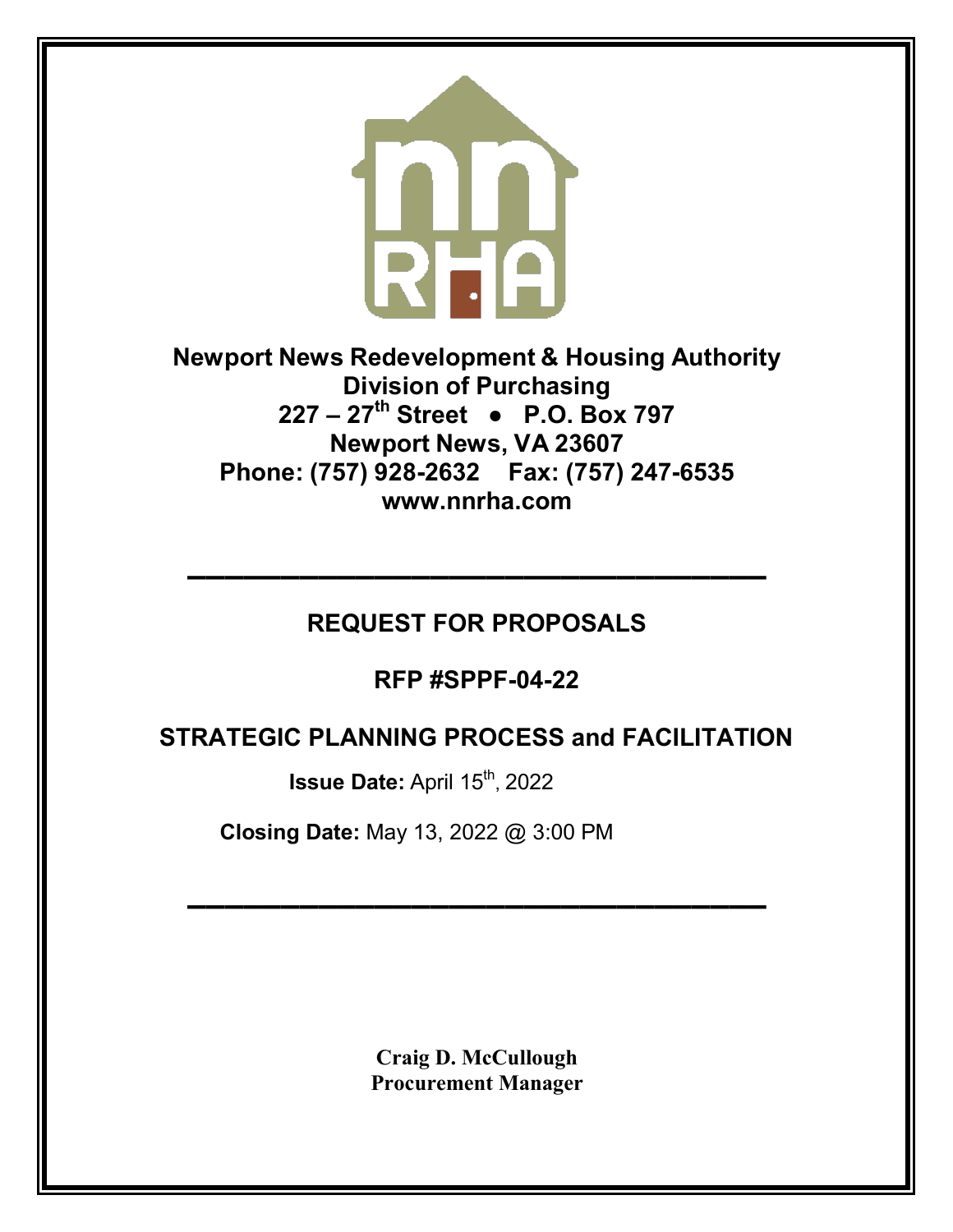## **TABLE OF CONTENTS**

#### STRAGTEGIC PLANNING PROCESS AND FACILITATION RFP #SPPF-04-22

#### **PURPOSE** Page 3

#### **SCOPE OF SERVICES** Page 3

#### **PROPOSAL DOCUMENTS INCLUDED**

Attachment "A" *Fee Proposal Form* \* Attachment "B" *Terms and Conditions \*(Initial each page)* Attachment "C" *Statement of Qualifications* \* Attachment "D" *Certificate of Non-Segregated Facilities* \* Attachment "E" *Minority Business Participation Commitment* \* Attachment "F" *Non Collusive Affidavit* \* Attachment "G" *HUD 5369-B Instructions to Offerors Non-Construction* Attachment "H" HUD 5369-C *Certifications and Representations of Offerors Non-Construction Contract*

**"All forms identified with red \* must be completed and submitted with proposal packet."**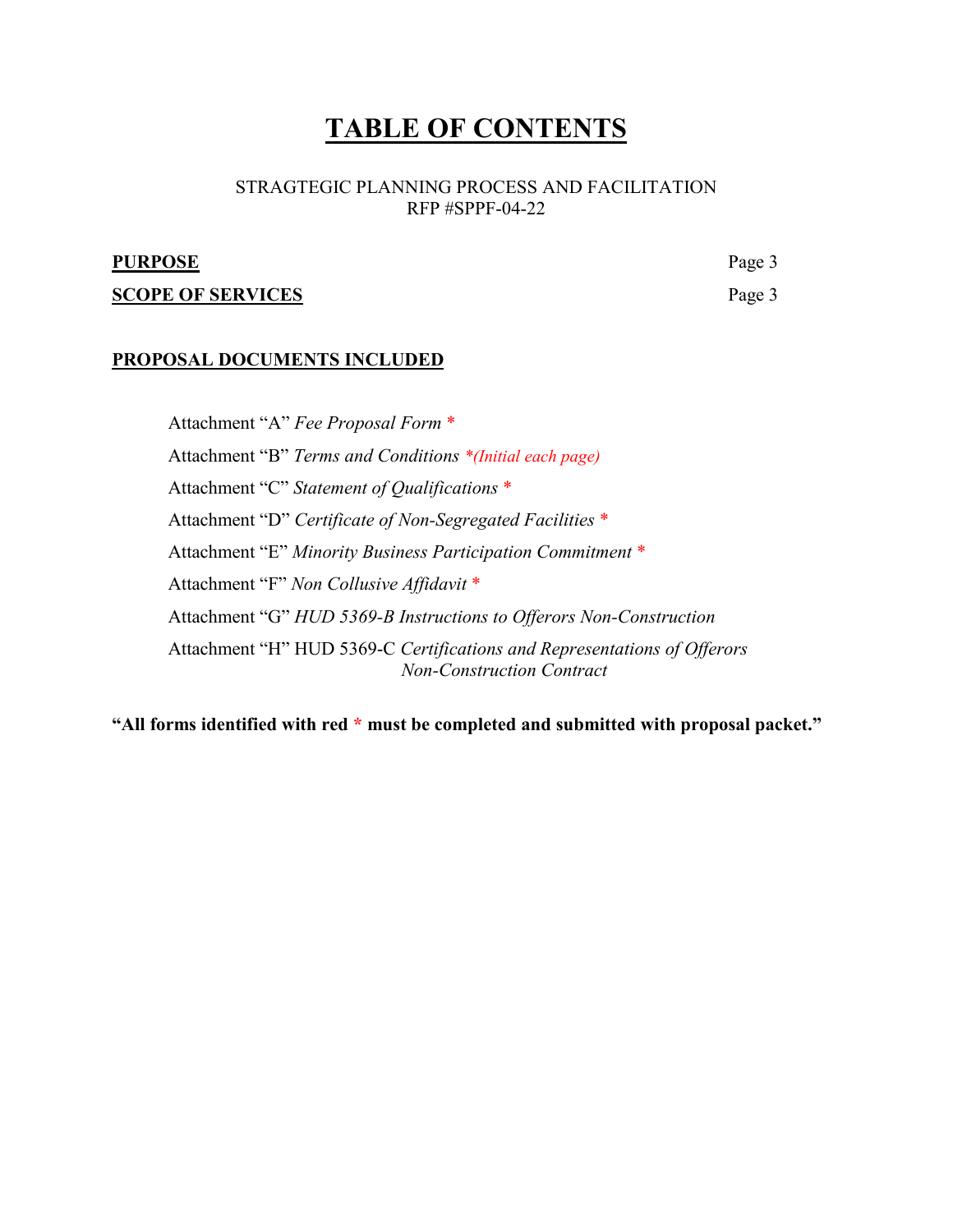

**Newport News Redevelopment & Housing Authority Division of Purchasing 227 27th Street P.O. Box 797 Newport News, VA 23607 Phone: (757) 928-2632 Fax: (757) 247-6535 [http://www.nnrha.com](http://www.nnrha.com/)**

**Request for Proposals RFP: #SPPF-04-22 April 15, 2022**

#### **Strategic Planning Process and Facilitation Proposal Due Date and Time: May 13, 2022 @ 3:00 pm.**

Sealed proposals, subject to the conditions and instructions herein, will be received at the above office until the date and hour shown above (local prevailing time), for furnishing the described services. **Proposals received in the issuing office after the date and time may not be considered.** NNRHA is not responsible for delays in the delivery of mail by the U.S. Postal Service, private couriers, or the intra authority mail system. **It is the sole responsibility of the offeror to ensure that its proposal reaches the issuing office by the designated date and hour.** The official time used in the receipt of proposals is that time on the automatic time stamp machine or other documentary evidence of receipt in the issuing office. Packages must be sealed and plainly marked using the RFP number, project name, due date and time.

All requests for interpretations of specifications shall be by written request, sent via facsimile to (757) 245-2144 or email [cmccullough@nnrha.org.](mailto:cmccullough@nnrha.org) Any changes to this proposal document will be issued as addenda, and will be on file in the Division of Purchasing and all offerors will be bound by such addenda, whether or not received by the offeror. Written questions should be submitted ten (10) days prior to the closing date of the proposal, May 3, 2022  $\omega$  5:00 pm.

## Please note: The Wilbern Building located at 227 27<sup>th</sup> Street in Newport News VA is closed **daily between the hours of 12:00 and 1:00 pm.**

This form must be signed, as well as subsequent addenda, all pages returned in a sealed envelope. All signatures must be original and not photocopies.

The undersigned certifies he/she has read, understands, and agrees to all terms, conditions, and requirements of this proposal, and is authorized to contract on behalf of firm named below.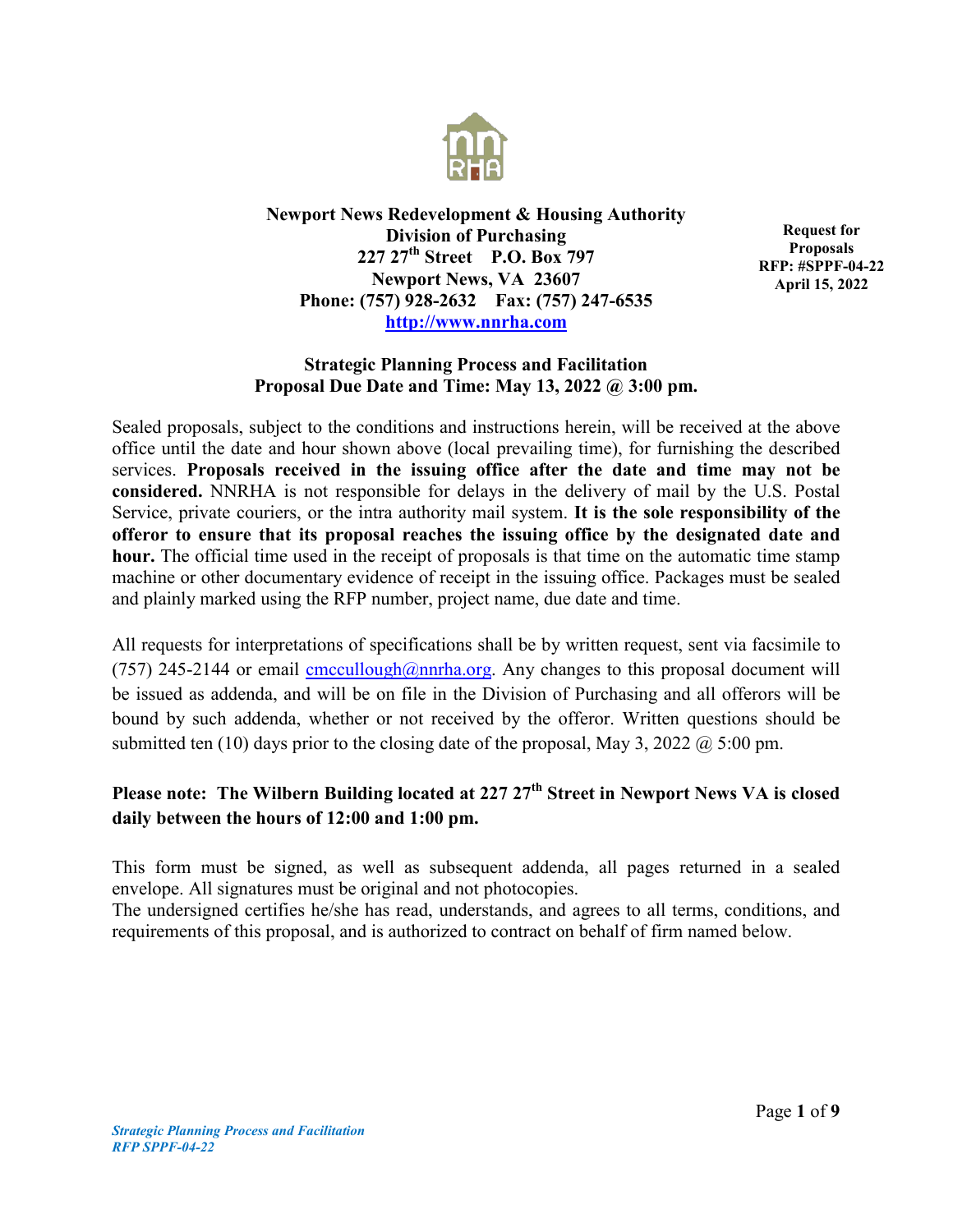| Company Name: | Federal Tax ID: |        |  |  |
|---------------|-----------------|--------|--|--|
| Address:      | City/State/Zip: |        |  |  |
| Telephone:    | Fax Number:     | E-Mail |  |  |
| Print Name:   | Title:          |        |  |  |
| Signature:    | Date:           |        |  |  |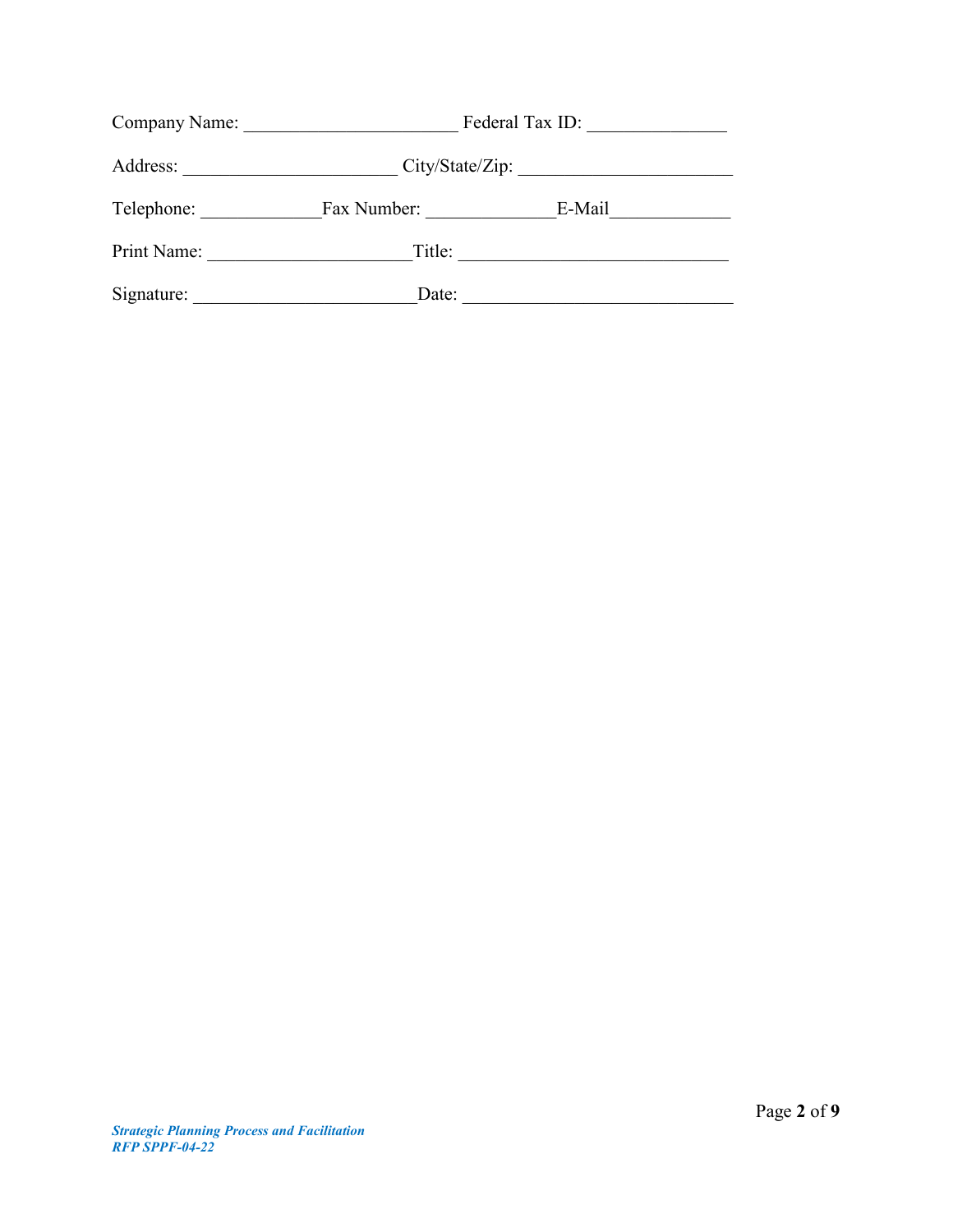## **I. PURPOSE**

Newport News Redevelopment and Housing Authority (NNRHA) is launching a strategic planning process that will outline its strategic goals for the next five years. The purpose of this Request for Proposals (RFP) is to solicit the services of a consultant to facilitate the strategic planning process. The process shall result in a clear and concise strategic plan that not only articulates the agency's Vision, Goals and Objectives, but also provides a data-driven matrix of performance outcomes that can measure the achievements of the stated goals and performance targets. The consultant will solicit input from NNRHA staff and Board members. The process is expected to begin in June 2022 and take approximately 5 months.

## **II. ABOUT THE NEWPORT NEWS REDEVELOPMENT AND HOUSING AUTHORITY**

Founded in 1939, Newport News Redevelopment and Housing Authority (NNRHA) is the primary provider of new homebuyer opportunities and affordable housing for low and moderate income families in Newport News. NNRHA administers subsidized housing and is the redevelopment arm for the City of Newport News and acquires property for redevelopment, undertakes property rehabilitation and manages the City's Consolidated Housing Plan and Community Development programs. NNRHA administers 3054 Housing Choice Vouchers (Section 8) and owns and manages 839 affordable rental housing units throughout the City. NNRHA has established strong partnerships with public and private organizations to address the community's revitalization through a comprehensive strategy. Seven commissioners serve as the governing board of NNRHA. The Executive Director serves at their pleasure and is assisted by a Deputy and four Department Directors to accomplish the goals and mission of the organization. NNRHA has approximately 115 employees. The mission of NNRHA is to maintain and create affordable housing, viable neighborhoods, and opportunities for self-sufficiency that enhances the quality of life for all citizen of Newport News.

## **III. SCOPE OF WORK**

Our goal is to have strategic planning proceed as expeditiously as possible. The consultant shall certify its ability to start work and propose a timeline to be approved by NNRHA for project completion. Identify the existing time commitment of the staff assigned to the project and whether any of the staff are based locally. The proposal must outline the process that will be utilized to accomplish the task below and should include at a minimum: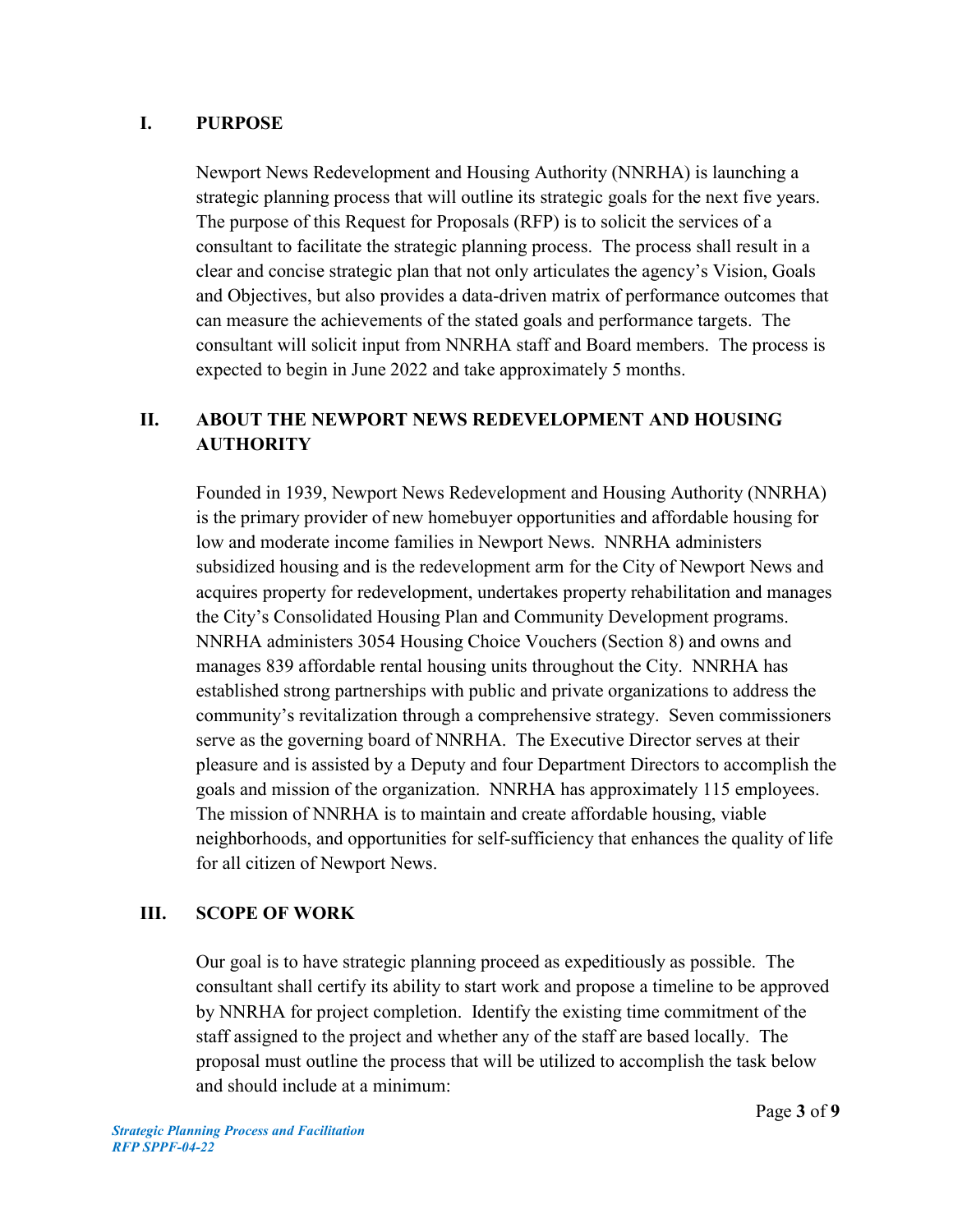- 1. Meetings with NNRHA staff and Board members to provide feedback for strategic goal development.
- 2. Review, revise and/or create the mission and vision statements so that they are future-oriented and capture the organization's fundamental purpose and principles.
- 3. Complete a "SWOT" (strengths, weaknesses, opportunities and threats) analysis to assess both the internal and external environment. Analyze the resulting data and its impact on achieving the performance targets as well as identifies the agency's competitive advantage in this industry.
- 4. Develop strategic goals and objectives that are specific, measurable, attainable, relevant and timely (SMART).
- 5. Create a strategic plan document that is a useful tool for decision-making and future allocation of resources. The plan must include both short (1-2 years) and long (3-5 years) term performance goals.
- 6. Present a first draft utilizing a mutually agreed upon format to the Executive Director and the strategic planning committee.
- 7. Present the final strategic plan to the NNRHA Board of Directors.

## **IV. PROPOSAL PREPARATION AND SUBMISSION**

## **A. General Requirements:**

1. RFP Response: In order to be considered for selection, Offerors must submit a complete response to this RFP. Original and (5) copies of the response to this RFP shall be submitted in sealed packages and marked "Strategic Planning Process and Facilitation" – RFP #SPPF-04-22. All submissions must be received at:

> Newport News Redevelopment and Housing Authority Procurement Division 227-  $27<sup>th</sup>$  Street Newport News, VA 23607

Newport News Redevelopment and Housing Authority reserves the right to reject any or all responses whenever it is in the best interest of the Authority. NNRHA is an Equal Opportunity Employer and minority and women owned businesses are encouraged to submit a proposal.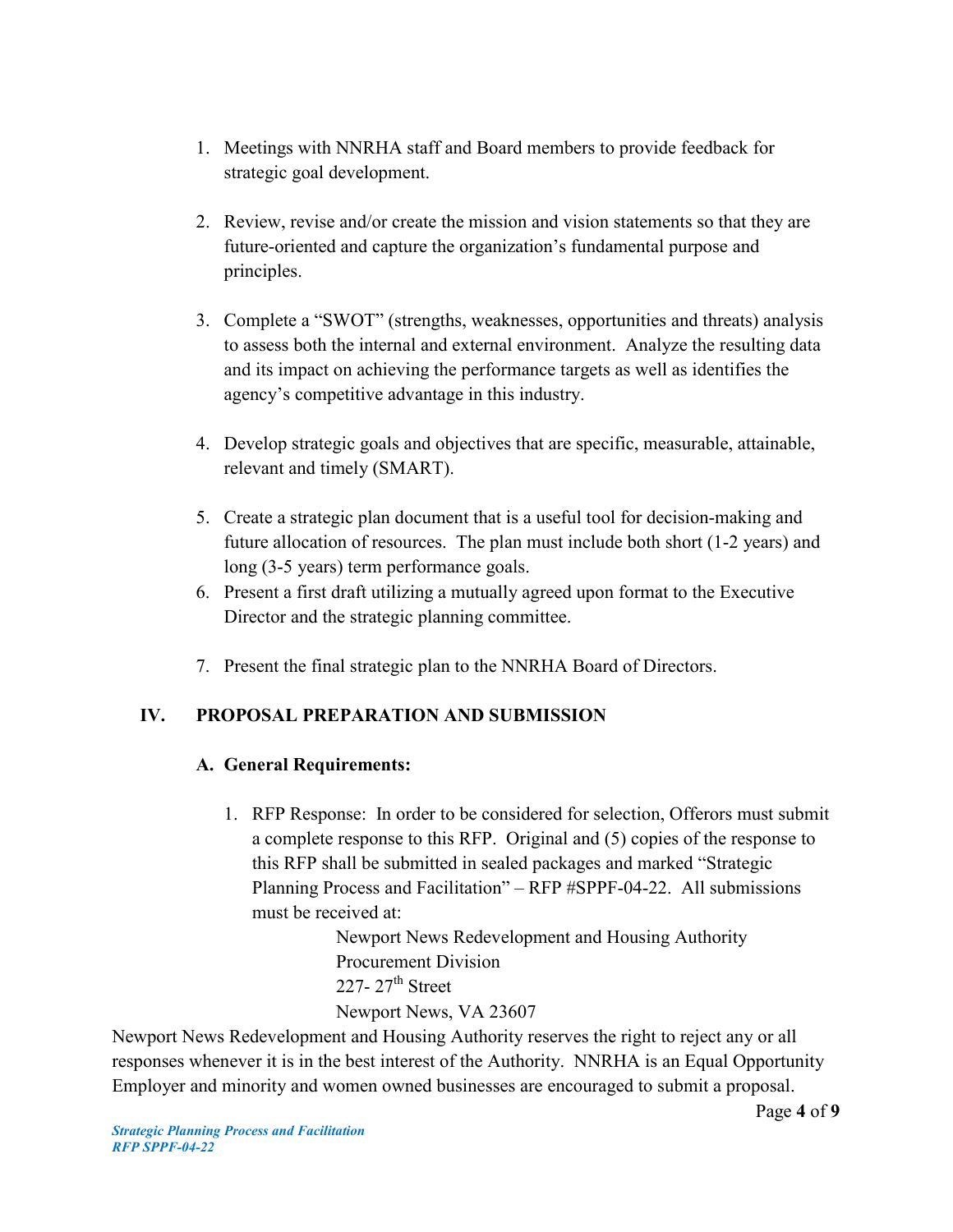## 2. **Proposal Preparation:**

- a) Proposals shall be signed by an authorized representative of the offeror. All information requested must be submitted. Failure to submit all information requested may result in NNRHA requiring prompt submission of the missing information and/ or a lowered evaluation of the proposal. Proposals which are substantially incomplete or lack key information may be rejected by NNRHA at its discretion. Mandatory requirements are those required by law or regulation or are such that they cannot be waived and are not subject to negotiation.
- b) Proposals should be prepared simply and economically providing straightforward, concise description of capabilities to satisfy the requirements of the RFP. Emphasis should be on completeness and clarity of content.
- c) Past performance shall not be older than five (5) years. Any past performance submitted that is older than five years will not be counted as experience.
- d) Proposals should be organized in the order in which the requirements are presented in the RFP. All pages of the proposal should be numbered. The proposal should contain a table of contents which cross references the RFP requirements. Proposals that are not organized in this manner risk elimination from consideration if the evaluators are unable to find where the RFP requirements are specifically addressed.
- e) Ownership of all data, material, and documentation originated and prepared for NNRHA pursuant to the RFP shall belong exclusively to NNRHA and be subject to public inspection in accordance with Virginia Freedom of Information Act. Trade secrets or proprietary information submitted by an offeror shall not be subject to public disclosure under the Virginia Freedom of Information Act. However, to prevent disclosure the offeror must invoke the protections of Section 2.2-4342F of the Code of Virginia, in writing, either before or at the time the data or other materials are submitted. The written request must specifically identify the data or other materials to be protected and state the reasons why protection is necessary. The proprietary or trade secret material submitted must be identified by some distinct method such as highlighting or underling and must indicate only the specific words, figures, or paragraphs that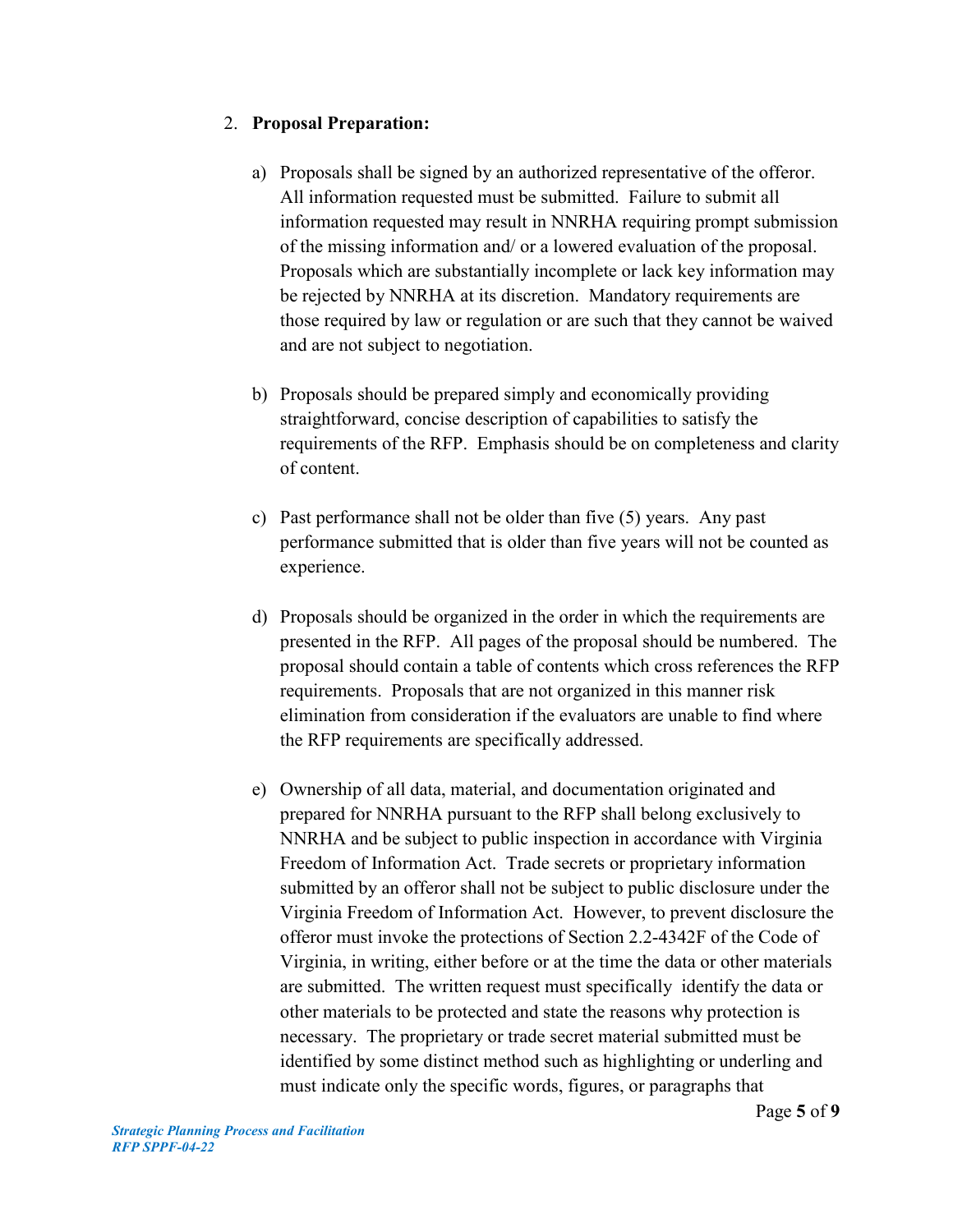constitute trade secret or proprietary information. The classification of an entire proposal document, line item prices and/or total proposal prices as proprietary or trade secrets is not acceptable and may result in rejection of the proposal.

## 3. **Submission Requirements**

Respondents shall submit the following documentation in the order listed, which shall serve as the Statement of Qualifications.

## **Tab 1 – Cover Letter**

A cover letter which provides an introduction summary of the respondent's ability to perform the services requested under this solicitation.

## **Tab 2 – Experience and Key Personnel**

A description of the respondent's overall knowledge of the processes required for strategic planning and experience in the areas listed below. Include the names and resumes of key personnel who will be assigned to this engagement.

- Facilitating Strategic Planning Processes for other government agencies including Public Housing Authorities.
- Utilizing a variety of engagement methods to solicit the input of stakeholders on issues germane to strategic objectives.
- Identifying local and industry trends and issues affecting affordable housing.
- Gathering and analyzing documents necessary to identify issues to be addressed in a Strategic Plan.
- Identifying challenges that may be encountered that can be incorporated in the Strategic Plan.

## **Tab 3 – Approach**

Describe your approach to implement a Strategic Planning and Facilitation Process. Provide a sample Executive Summary of another plan that you have recently produced and explain your ability to perform the scope of services within the timeframe outlined.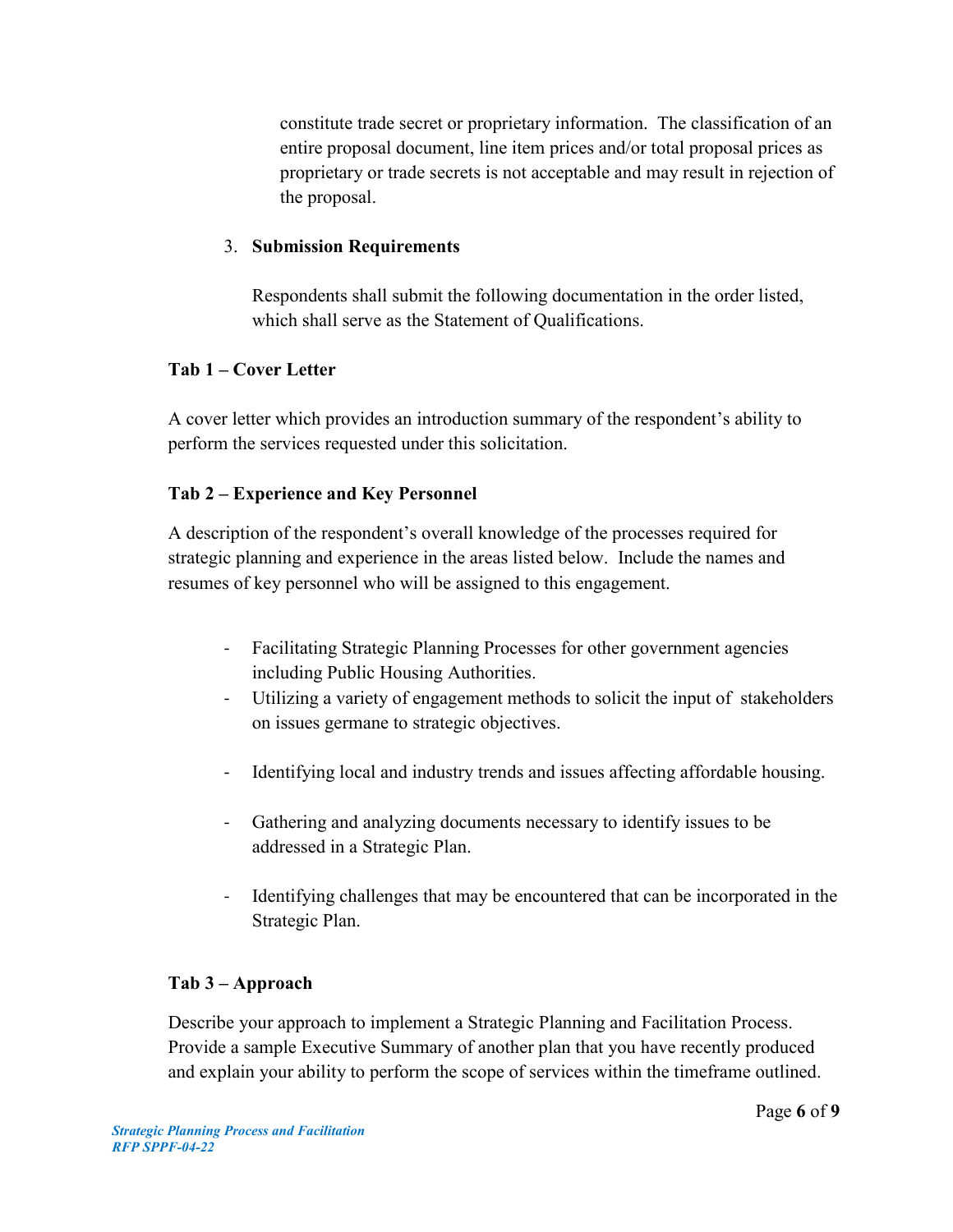Include the following in your approach:

- Approach to understanding the objectives and issues articulated by the agency's internal and external stakeholders.
- Approach to performing SWOT analysis and evaluating existing plans and related documents.
- Approach to collaborating with agency personnel to understand functional challenges and utilize that information to inform strategic goals and objectives.
- Approach to initiation and evaluation/monitoring of strategic plan.

## **Tab 4 – Costs**

Complete the Fee Proposal Form Attachment – A, which provides a total cost for the provision of services. Identify all personnel, and hourly rates for staff assigned to work under this engagement. Provide Attachment "A" in a separate sealed envelope marked "COST".

## **V. EVALUATION OF PROPOSALS**

The RFP Evaluation Committee will evaluate all responsive proposals received by NNRHA within the established deadline that meet the submissions requirements. The Authority reserves the right to reject any or all responses or to terminate negotiations at any time. Proposals will be reviewed and scored on a competitive basis using the evaluation criteria below:

| <b>EXPERIENCE AND KEY PERSONNEL</b>                               |                       |  |
|-------------------------------------------------------------------|-----------------------|--|
|                                                                   |                       |  |
| Criteria                                                          | <b>Maximum Points</b> |  |
| Demonstrated understanding of the services requested including    |                       |  |
| previous experience in development and implementation of          |                       |  |
| strategic planning processes; development of metrics to measure   |                       |  |
| performance outcomes and achievement of stated goals and          |                       |  |
| objectives; experience in the development of goals through the    |                       |  |
| stakeholder engagement processes; and experience in leading       | 50                    |  |
| work sessions. Capability and experience of key personnel as      |                       |  |
| indicated by profiles of the principals and assigned team members |                       |  |
| describing their professional technical competence and relevant   |                       |  |
| experience with projects of similar size and scope.               |                       |  |
| <b>APPROACH</b>                                                   | <b>Maximum Points</b> |  |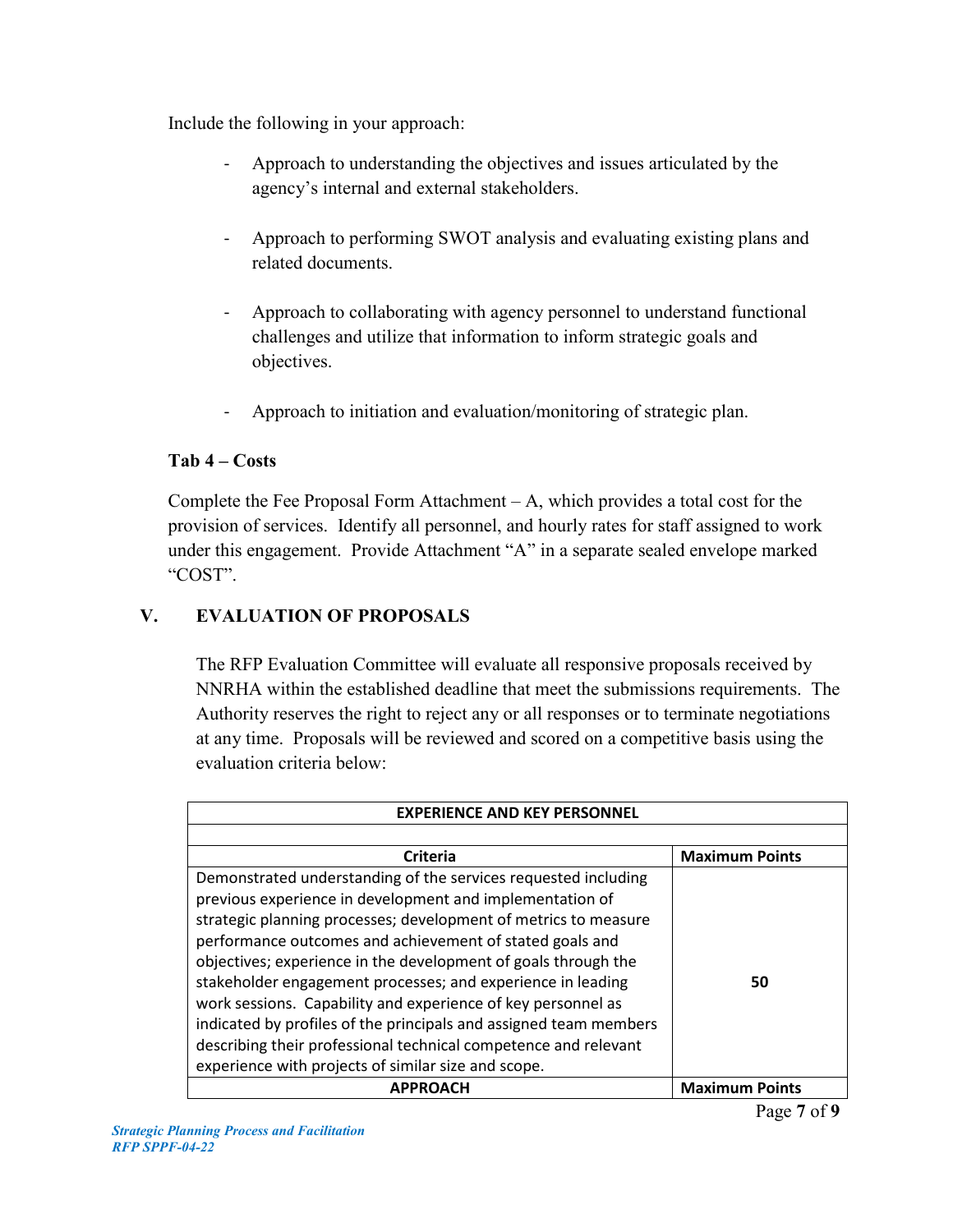| <b>Criteria</b>                                                 |                       |
|-----------------------------------------------------------------|-----------------------|
| Clarity of overall methodology for completing the project.      |                       |
| Demonstrated ability to perform services and complete all tasks |                       |
| within the desired timeframe.                                   | 30                    |
| <b>COSTS</b>                                                    |                       |
|                                                                 |                       |
| Criteria                                                        | <b>Maximum Points</b> |
| Competitiveness of hourly rates, overhead, profit and travel    |                       |
| expense and reasonableness of overall total costs.              | 20                    |
| <b>TOTAL POSSIBLE POINTS</b>                                    | 100                   |

## **VI. SELECTION PROCESS**

During the initial evaluation phase, proposals are technically reviewed by the Evaluation Committee which determines if all requirements of the RFP are addressed.

Once the qualified Offerors have been determined, the Evaluation Committee shall rank all proposals. Selection shall be made of two or more offerors deemed to be fully qualified and best suited based on the factors listed in the RFP. Negotiations shall then be conducted with each of the Offerors so selected. After negations have been conducted with each offeror so selected, award shall be made to the offeror that submitted the best proposal and provides the best value. The short listed firms may be invited to a Zoom interview at the sole discretion of NNRHA. The purpose of the interview will be to clarify any section of the proposal and answer any questions from the committee. The interviews are tentatively scheduled for the week of May 16, 2022.

All costs associated with the proposal preparations and presentations will be at the expense of the Offeror.

## **VII. PRE-PROPOSAL CONFERENCE**

At this time no Pre-Proposal Conference is scheduled.

## **VIII. AMENDMENTS**

Amendments for this solicitation will be posted at [http://nnrha.com/solicitations.html.](http://nnrha.com/solicitations.html) Check the website regularly for updates. Failure to acknowledge amendments may affect eligibility for a contract award.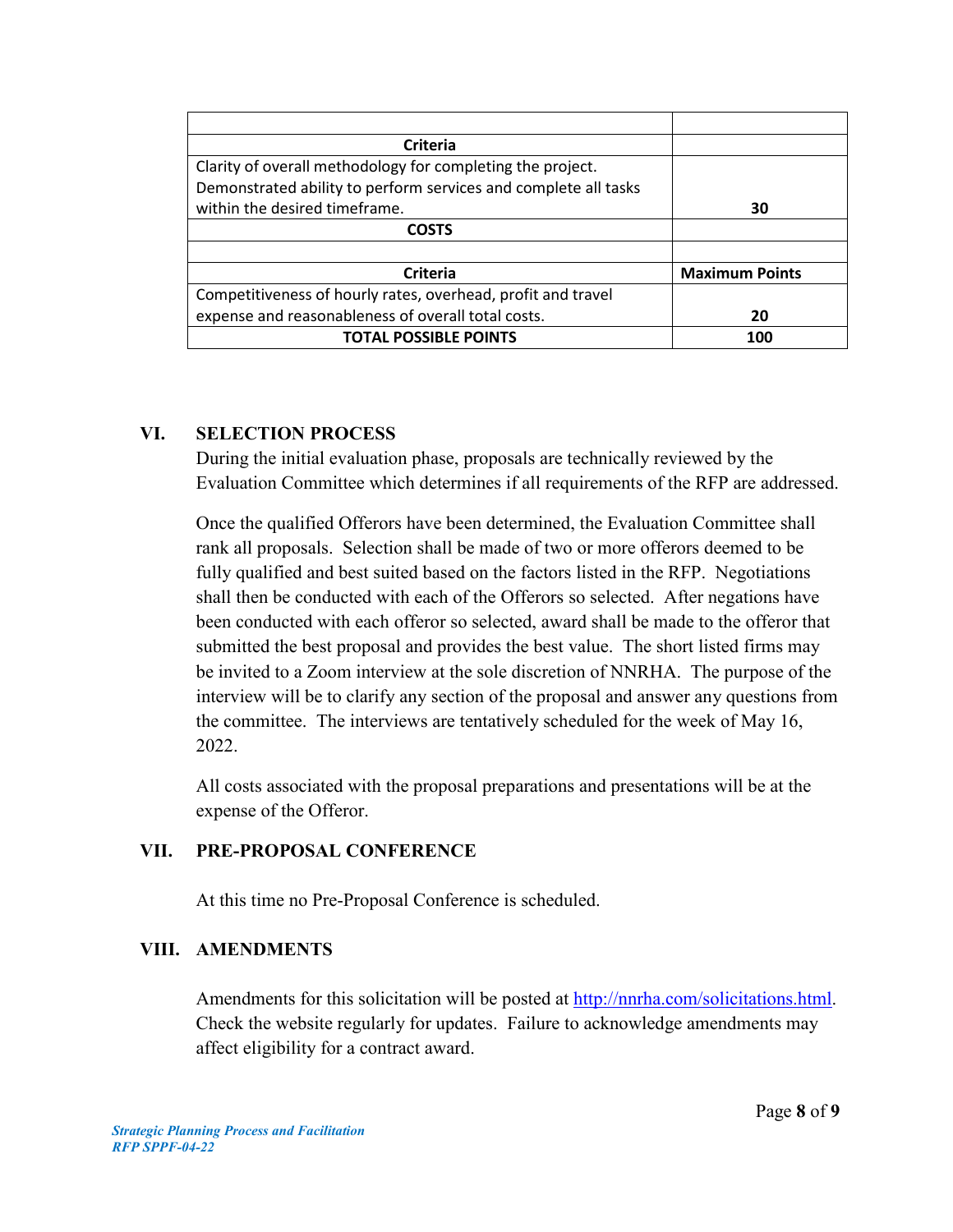#### **VIIII. INSURANCE**

Here are the minimum Insurance Coverage and Limits Required by Contractors:

- A. Worker's Compensation The contractor shall obtain and maintain worker's compensation insurance as required by statutory requirement and benefits, and in such policy limits as mandated by the State.
- B. Automobile Liability (minimum) \$1,000,000.00 combined single limit.

Commercial General Liability (minimum) - \$1,000,000 per occurrence, \$2,000,000 general aggregate, including \$1,000,000 for fire damage. Commercial General Liability is to include body injury and property damage, personal injury and advertising injury, products and completed operations coverage. **NNRHA must be named as an additional insured and so endorsed.**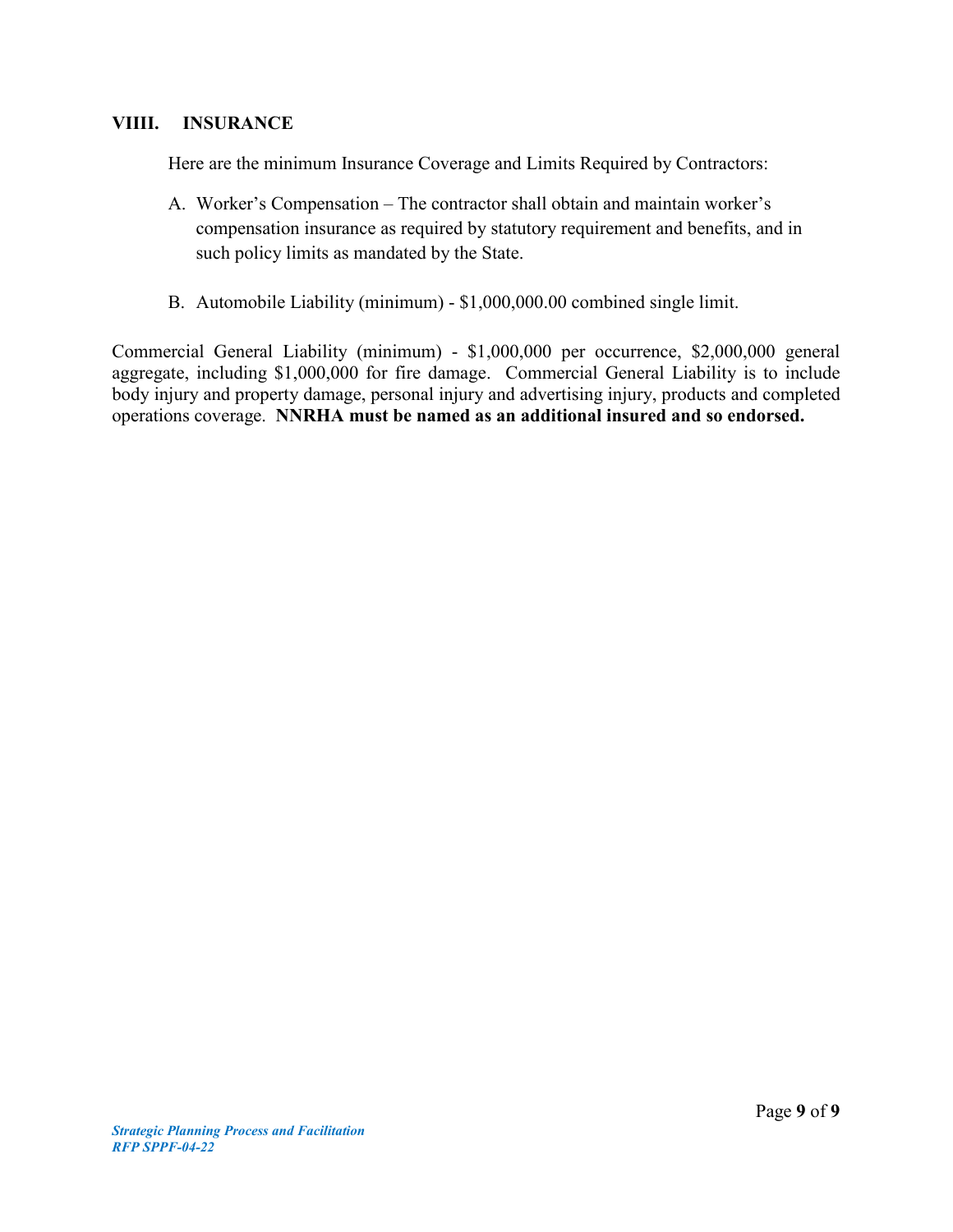## **FEE PROPOSAL FORM**

Proposed fee for strategic planning consulting services as specified herein, including all  $\cosh is \frac{\xi}{2}$ .

Please provide the following:

| Item            | <b>Staff Name and Title</b> | <b>Hourly Rate</b>       |
|-----------------|-----------------------------|--------------------------|
|                 |                             |                          |
| $\overline{1}$  |                             | $\overline{\mathcal{S}}$ |
| $\overline{2}$  |                             | $\sqrt{\frac{2}{5}}$     |
| $\overline{3}$  |                             | $\overline{\mathcal{S}}$ |
| $\overline{4}$  |                             | $\overline{\mathcal{S}}$ |
| $\overline{5}$  |                             | $\overline{\mathcal{S}}$ |
| $\overline{6}$  |                             | $\sqrt{\ }$              |
| $\overline{7}$  |                             | $\sqrt{\ }$              |
| $\overline{8}$  |                             | $\sqrt{\frac{2}{\pi}}$   |
| $\overline{9}$  |                             | $\sqrt{\ }$              |
| $10$            |                             | $\sqrt{\ }$              |
| $11\,$          |                             | $\overline{\mathcal{S}}$ |
| 12              |                             | $\sqrt{\ }$              |
| $\overline{13}$ |                             | $\overline{\mathcal{S}}$ |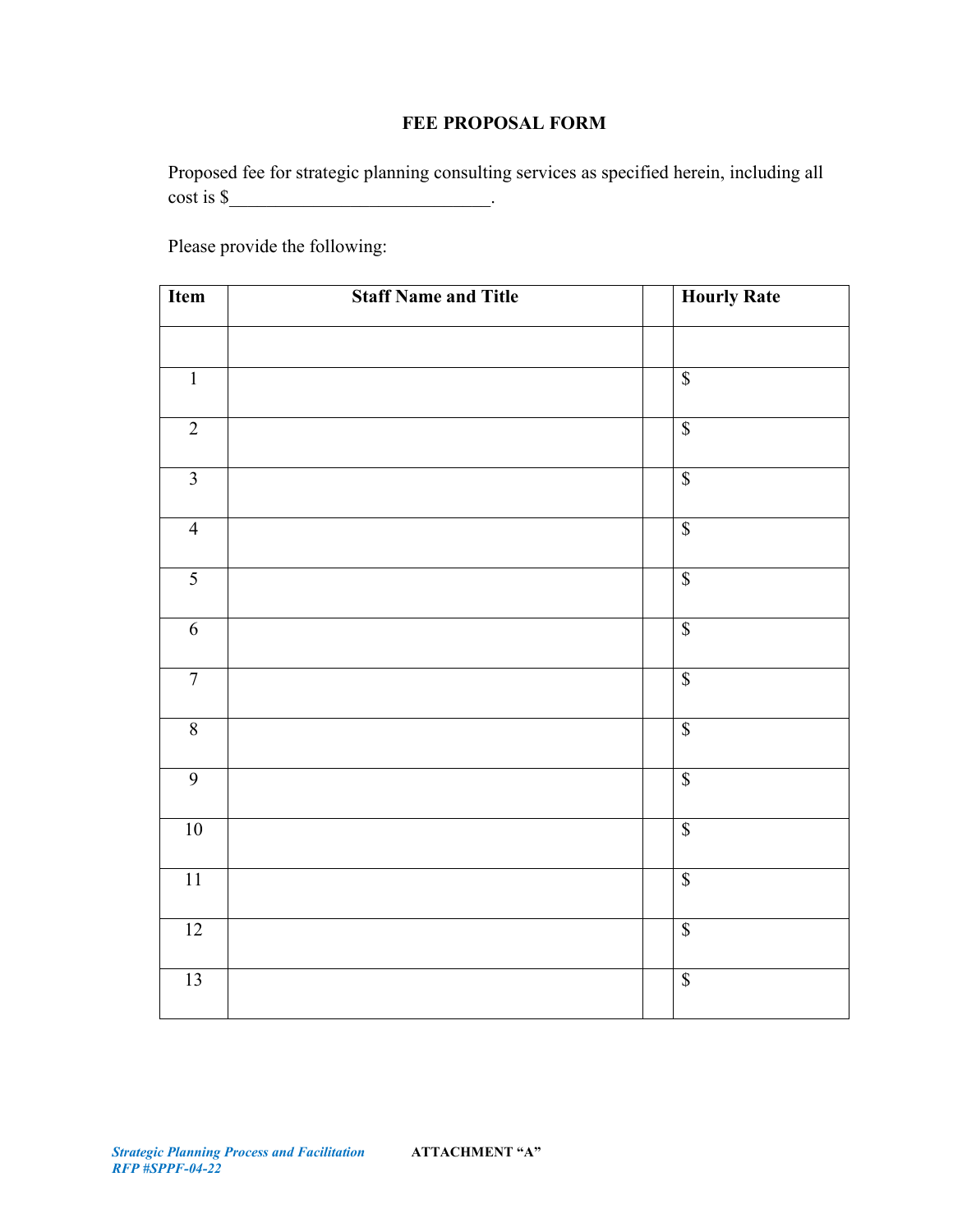#### **TERMS AND CONDITIONS**

1. **ADMINISTRATIVE APPEAL PROCEDURES:** NNRHA has established an administrative procedure for hearing protests of a decision to award, or an award, appeals from refusals to allow withdrawal of bids or proposals, appeals from disqualification's and determinations of non-responsibility, and appeals from decisions on disputes arising during the performance of the contract. Administrative appeals procedures can be obtained through the Division of Purchasing. If the dispute is regarding the contract, the Contractor shall proceed diligently with performance, pending final resolution of any request for relief, claim, appeal, or action arising under the contract, and comply with any decision of the Procurement Officer or the Contracting Officer.

A protest of a decision to award or an award shall be submitted within ten (10) days after the award or the announcement of the decision to award, whichever occurs first. An appeal from refusal to allow withdrawal of a solicitation shall be submitted within ten (10) days after receipt of the decision. An appeal from a determination of non-responsibility shall be submitted within ten (10) days after receipt of the decision. An appeal from a decision resulting from a contract dispute shall be submitted within sixty (60) days after final payment; however, written notice of the Contractor's intention to file such claim shall have been given at the time of the occurrence of the work upon which the claim is based.

Contractors are prohibited from placing a lien on NNRHA's property. This prohibition shall apply to all Subcontractors.

- 2. **ADVERTISEMENT:** It is understood and agreed that, in the event a contract is awarded for the services included in this solicitation, no indications of such services to NNRHA will be used in any way in product literature or advertising without written approval of NNRHA except for bibliographical and curriculum vitae purposes and when required in response to a request for solicitation by a prospective client.
- 3. **ANTI-DISCRIMINATION AND A DRUG FREE WORKPLACE:** By submitting their bids or proposals, bidders or offerors certify to NNRHA that they will conform to the provisions of the Federal Civil Rights Act of 1964, the Virginia Fair Employment Contracting Act of 1975, as amended, where applicable, the Virginians With Disabilities Act, The Americans with Disabilities Act and 2.2-4311 and 2.2-4312 of the Virginia Public Procurement Act. If the award is made to a faith-based organization, the organization shall not discriminate against any recipient of goods, services, or disbursements made pursuant to the contract on the basis of the recipient's religion, religious belief, refusal to participate in a religious practice, or on the basis of race, age, color, gender or national origin and shall be subject to the same rules as other organizations that contract with public bodies to account for the use of the funds provided; however, if the faith-based organization segregates public funds into separate accounts, only the accounts and programs funded with public funds shall be subject to audit by the public body.

In every contract over \$10,000 the following provisions apply. (1) During the performance of this contract, the Contractor agrees to: (a) Not discriminate against any employee or applicant for employment because of race, religion, color, sex, national origin, age, disability or any other basis prohibited by state law relating to discrimination in employment, except where there is a bona fide occupational qualification reasonably necessary to the normal operation of the Contractor. (b) Provide a drug-free workplace for the Contractor's employees. (c) The Contractor agrees to post in conspicuous places, available to employees and applicants for employment, notices setting forth the provisions of this nondiscrimination clause. Also, a statement notifying employees that the unlawful manufacture, sale, distribution, dispensation, possession, or use of a controlled substance or marijuana is prohibited in the Contractor's workplace and specifying the actions that will be taken against employees for violations of such prohibition. (d) In all solicitations or advertisements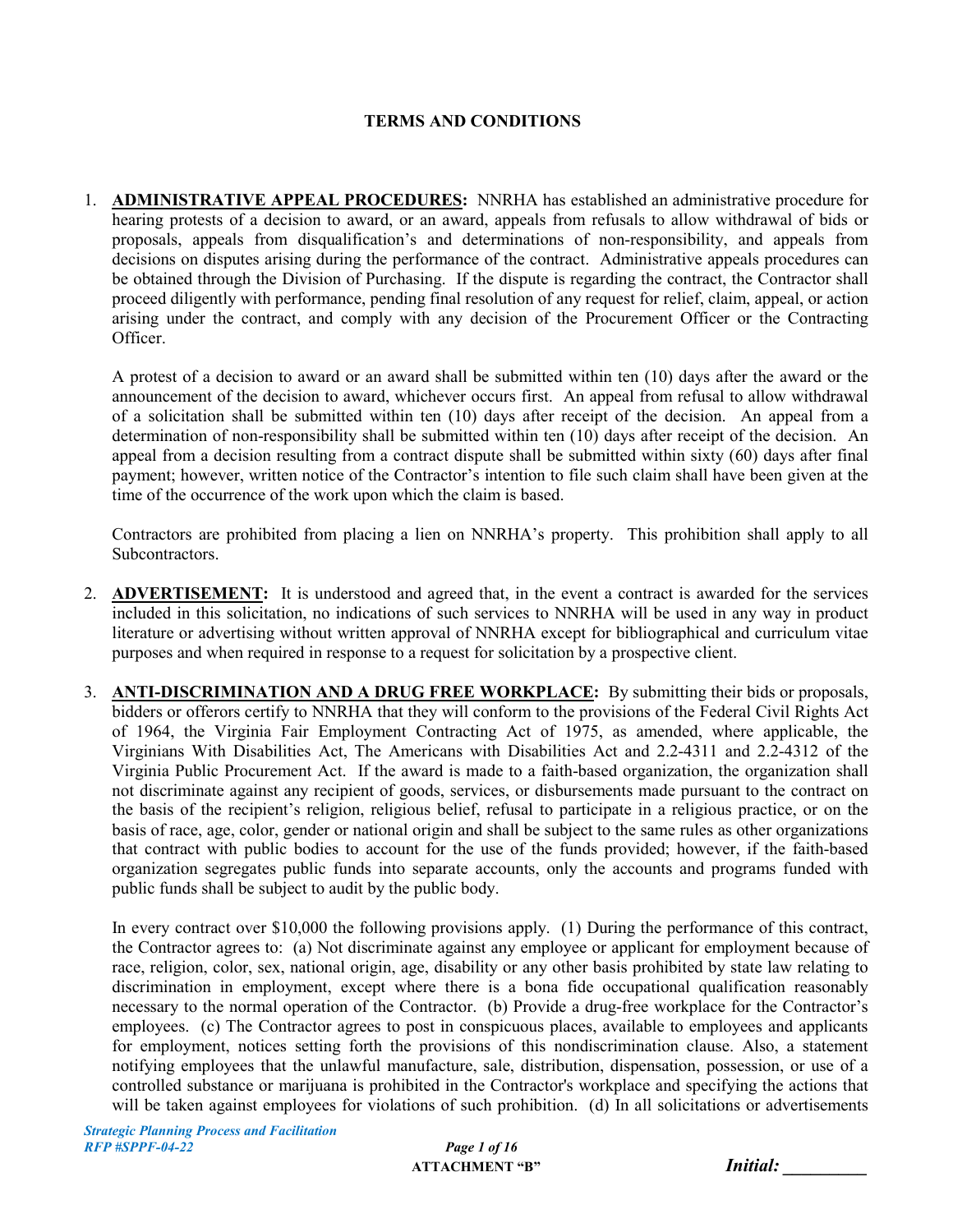for employees placed by or on behalf of the Contractor, will state that such Contractor is an equal opportunity employer and maintains a drug-free workplace. (e) Notices, advertisements and solicitations placed in accordance with federal law, rule or regulation shall be deemed sufficient for the purpose of meeting these requirements.

(2) The Contractor will include the provisions above in every subcontract or purchase order over \$10,000, so that the provision will be binding upon each Subcontractor or vendor.

For the purposes of this section, "drug-free workplace" means a site for the performance of work done in connection with a specific contract awarded to a Contractor, the employees of whom are prohibited from engaging in the unlawful manufacture, sale, distribution, dispensation, possession or use of any controlled substance or marijuana during the performance of the contract.

- 4. **ANTITRUST:** By entering into a contract, the Contractor conveys, sells, assigns, and transfers to NNRHA all rights, title and interest in and to all causes of action it may now have or hereafter acquire under the antitrust laws of the United States and the Commonwealth of Virginia relating to the particular goods or services purchased or acquired under said contract.
- 5. **APPLICABLE LAW AND COURTS:** This solicitation and any contract resulting from this solicitation shall be governed in all respects by the laws of the Commonwealth of Virginia and any litigation with respect thereto shall be brought in the courts of the City of Newport News, VA. The Contractor shall comply with all applicable federal, state, local laws and regulations. The Contractor shall procure any permits and licenses required for its business as the services to be provided by it hereunder.
- 6. **ASBESTOS:** Whenever and wherever during the course of performing any work under this contract, the Contractor discovers the presence of asbestos or suspect that asbestos is present; the Contractor shall stop the work immediately, secure the area, notify the building owner and await positive identification of the suspect material. During the downtime in such a case, the Contractor shall not disturb any surrounding surfaces but shall protect the area with suitable dust covers. In the event the Contractor is delayed due to the discovery of asbestos or suspected asbestos, then a mutually agreed extension of time to perform the work shall be allowed the Contractor but without additional compensation due to the time extension.
- 7. **ASSIGNMENT OF CONTRACT:** A contract shall not be assignable by the Contractor in whole or in part without the written consent of NNRHA.
- 8. **AUDIT**: The Contractor shall retain all books, records, and other documents relative to this contract for five (5) years after final payment, or until audited, whichever is sooner. The agency, its authorized agents, and/or state and federal auditors shall have full access to and the right to examine any of said materials during said period.
- 9. **AVAILABILITY OF FUNDS**: It is understood and agreed between the parties herein that NNRHA shall be bound hereunder only to the extent of the funds available or which may hereafter become available for the purpose of this agreement.
- 10. **AWARD OF CONTRACT:** Formal and informal bids and proposals will be awarded to the lowest responsible and responsive bidder(s) or most suitable offeror. The quality of the articles to be supplied, their conformity with the specifications, their suitability to the requirements of NNRHA, and the delivery terms will be taken into consideration in making an award. Length of time for delivery as well as price may be considered in awarding of the contract. NNRHA is not liable for any cost incurred by the Contractor prior to issuance of a contract.

NNRHA also reserves the right to make multiple awards, by line item, lot, award based on overall lowest pricing, cancel or reject any or all bids or proposals, in whole or in part, to waive informalities and to delete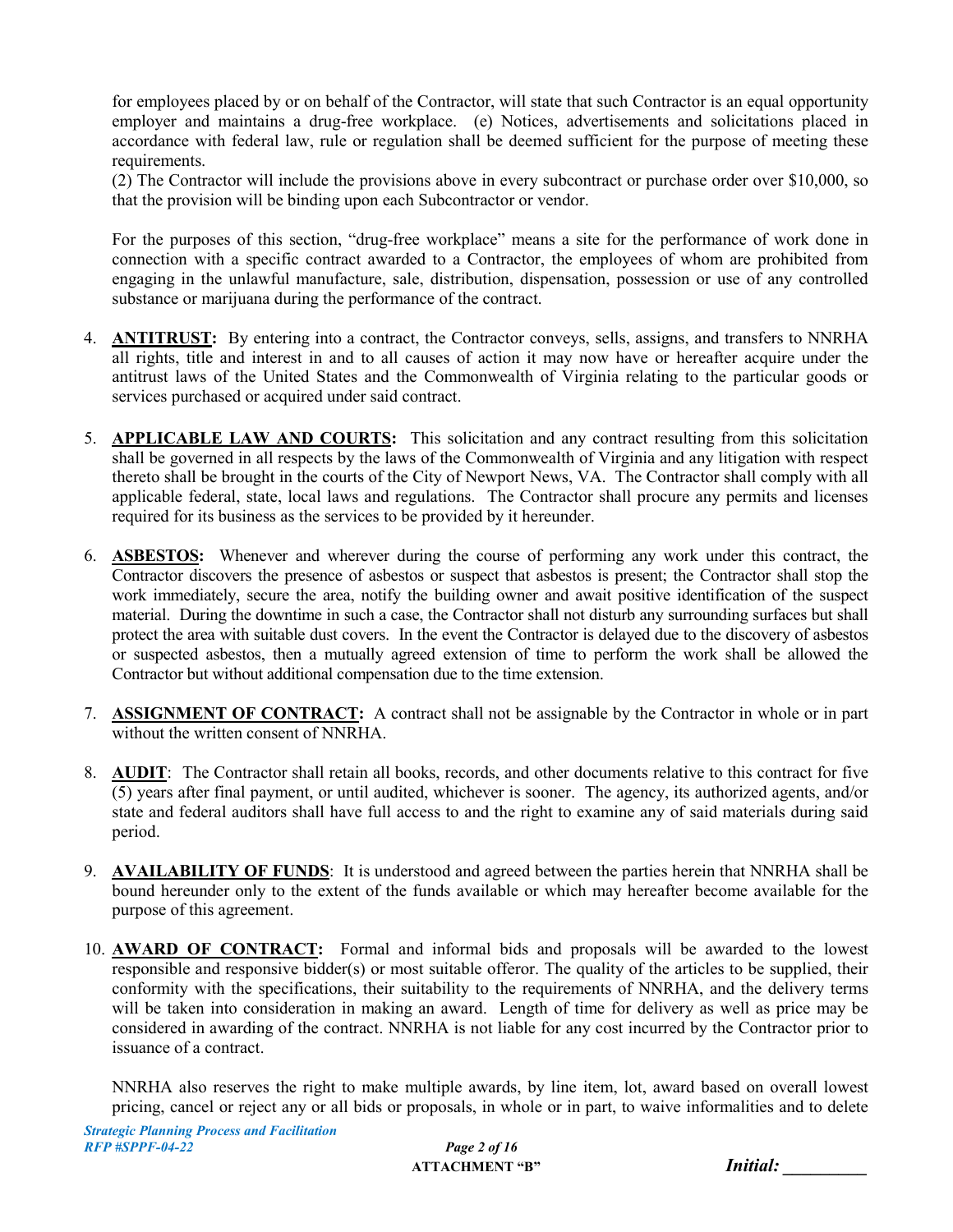items prior to making the award, whenever it is deemed in the sole opinion of NNRHA to be in its best interest. Nothing herein shall bind NNRHA to purchase any services or specified quantity of an item/product. Be it further understood that NNRHA shall not be obligated to purchase or pay for any services or product listed unless and until officially ordered and received by NNRHA. NNRHA also reserves the right not to award a contract pursuant to this solicitation.

- 11. **BID/OFFER ACCEPTANCE PERIOD:** Any bid or offer in response to a solicitation shall be valid for ninety (90) days. At the end of the ninety (90) days the bid or offer may be withdrawn at the written request of the Bidder or Offeror. If the bid or offer is not withdrawn at that time it remains in effect until an award is made or the solicitation is canceled.
- 12. **CANCELLATION OF CONTRACT:** NNRHA reserves the right to cancel and terminate any resulting contract, in part or in whole, without penalty, upon thirty (30) days written notice to the Contractor. Any contract cancellation notice shall not relieve the Contractor of the obligation to deliver and/or perform on all outstanding orders issued prior to the effective date of cancellation.
- 13. **CHANGES TO THE CONTRACT:** The parties may agree in writing to modify the scope of the contract. An increase or decrease in the price of the contract resulting from such modification shall be agreed to by the parties as a part of their written agreement to modify the scope of the contract. However, the terms and conditions of the contract will not change.

NNRHA may order changes within the general scope of the contract at any time by written notice to the Contractor. Such changes, including any increase or decrease in the amount of the Contractor's compensation, which are mutually agreed upon by and between the NNRHA and the Contractor, shall be incorporated in writing with a modification to the contract.

Contractor shall not perform any work that would result in exceeding the dollar limitation of this contract and/or purchase order without first supplying a quotation and obtaining written approval from the Division of Procurement.

- 14. **CLEAN AIR AND WATER EPS, ENERGY EFFICIENCY (APPLICABLE TO CONTRACTS IN EXCESS OF \$100,000)**: The Contractor agrees to comply with all applicable standards, orders, or requirements issued under Section 306 of the Clean Air Act (42 U.S.C. 1857(h), Section 508 of the Clean Water Act (33 U.S.C. 1368), Executive Order 11738, EPA regulations (40 CFR Part 15) and Energy Policy and Conservation Act (Pub. L. 94-163).
- 15. **CONFLICT OF INTEREST:** The Contractor warrants that he has fully complied with the State and Local Government Conflict of Interests Act (Section 2.1-639.1 et seq. of the Code of Virginia), The Virginia Governmental Frauds Act (Section 18.2-498.1 et seq.), Articles 2 and 3 of Chapter 10 (Crimes Against the Administration of Justice) of Title 18.2, and article 4 (Ethics in Public Contracting) of the Public Procurement Act (section 11-72 et seq.).
- 16. **CONTRACT DOCUMENTS:** The contract entered into by the parties shall consist of this solicitation, the signed bid or proposal submitted by the Contractor, the notice of award, purchase order, the general and special terms and conditions, and specifications with drawings, if any, including all addenda or modifications thereof, all which shall be referred to collectively as the Contract Documents.

## 17. **CONTRACTING OFFICER'S TECHNICAL REPRESENTATIVE (COTR) AS NNRHA'S AGENT:**

| Initial: |  |  |
|----------|--|--|
|          |  |  |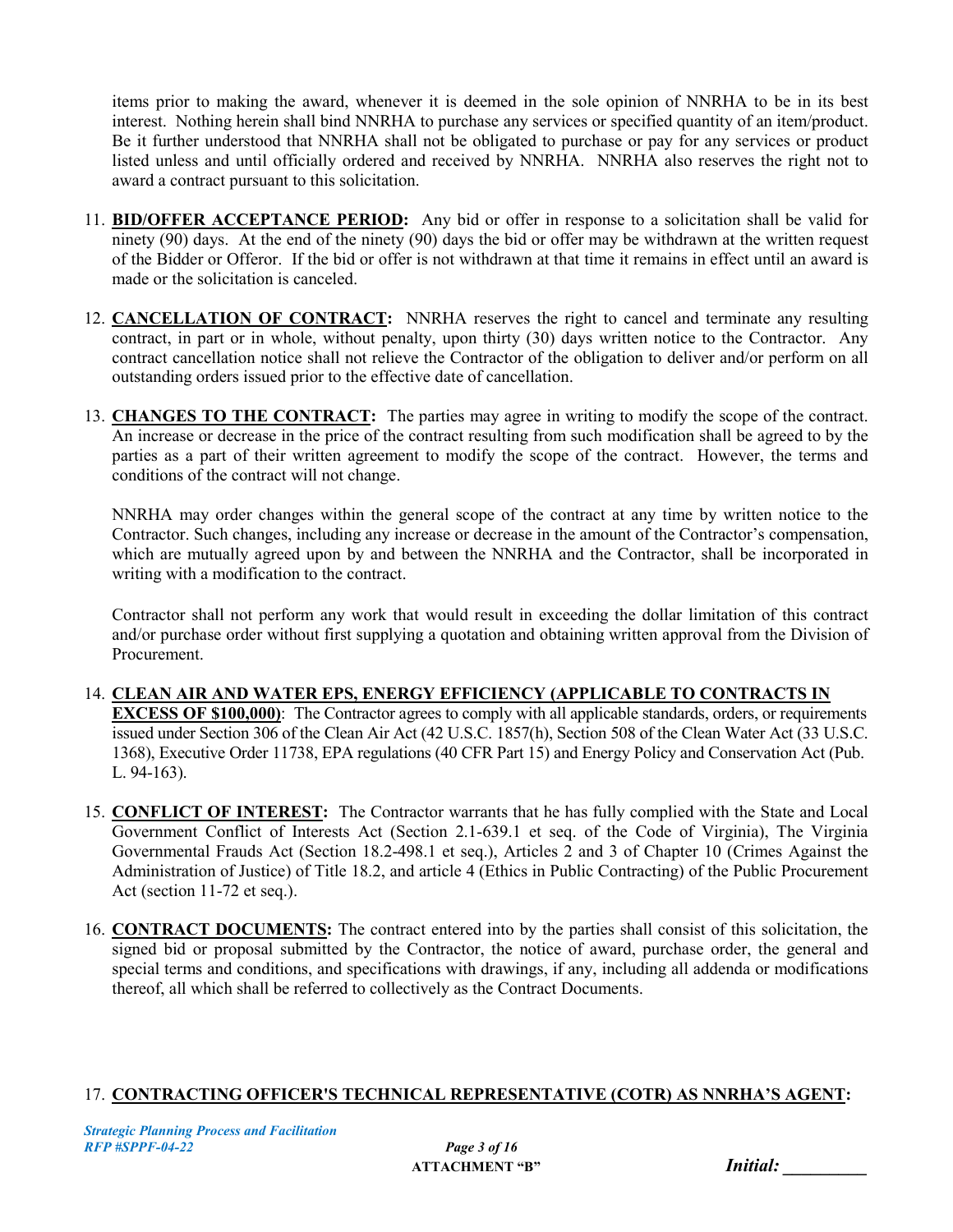NNRHA will provide the Contractor the name of the designated representative(s) to administer this contract with the following responsibilities:

- A. Coordinating with the Contractor when services are needed and when they will begin.
- B. Day to day coordination of this service and assurance that services are delivered in accordance with the contract terms and conditions and purchase order.
- C. Promptly address problems or deviations from contract requirements or terms and conditions. If the problems or contract deviations continue, forward written vendor complaint, including recommended solutions, to the Procurement Officer so that adequate corrective action can be taken.
- D. Assurance that the contract dollar amount or terms and conditions are not exceeded, increased, decreased or modified in anyway without prior authorization from the Procurement Officer. If a modification or revision is required, supply the Procurement Officer with an approved change order request.
- E. After completion, promptly sign and date documents indicating the work has been completed and accepted.
- F. Complete and submit periodic evaluations of Contractor performance to the Procurement Officer.
- 18. **CONTRACTOR PERSONNEL:** The Contractor represents that it will secure, at its own expense, all personnel necessary to perform the required services hereunder. Such personnel shall not be employees of NNRHA nor shall they have any contractual relationship with NNRHA. All commitments made by the Contractor in the bid or proposal with respect to (i) the Contractor's qualifications and its satisfaction of mandatory requirements in the IFB or RFP and (ii) the number and qualifications of its personnel to be assigned to this Contract, shall be incorporated herein by this reference.

All the required services will be performed by the Contractor or under its supervision, and all personnel employed by the Contractor shall be fully qualified and shall be authorized or permitted under State and Local law to perform such services. The Contractor shall not reassign any personnel specifically designated in the Bid or Proposal to perform services under this Contract without NNRHA's prior approval. The Contractor certifies that it will comply with NNRHA's request for the reassignment of any employee performing the required services hereunder when NNRHA determines, in its reasonable opinion that such employee is not suited to work on this Contract. Evidence of qualifications shall be made available to NNRHA upon request.

19. **CONTRACTOR REGISTRATION:** For construction contracts involving removal, repair or improvement of a building or other real property the following license is required.

**Class A Contractors License:** when the total value of a single contract or project is \$120,000.00 or more, or is \$750,000.00 or more over a 12 month period. The qualified individual identified for this license must have at least 5 years of experience.

**Class B Contractors License:** when the total value of a single contract or project is \$10,000.00 or more, but less than \$120,000.00, or is \$150,000.00 or more, but less than \$750,000.00 over a 12 month period. The qualified individual identified for this license must have at least 3 years of experience.

**Class C Contractors License:** when the total value of a single contract or project is over \$1,000.00 but no more than \$10,000.00, or is no more than \$150,000.00 over a 12 month period. The qualified individual identified for this license must have at least 2 years of experience.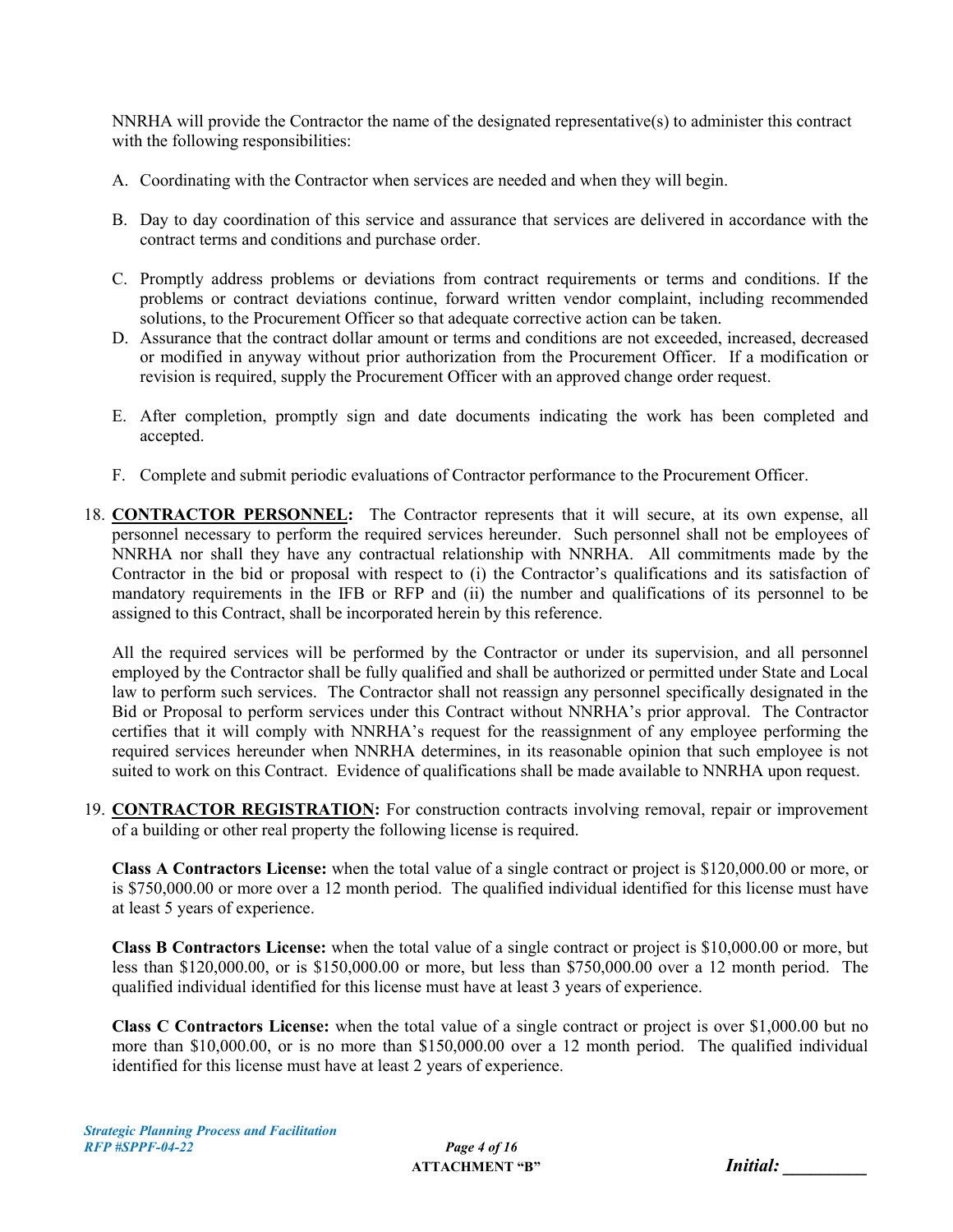Specialty designations beyond general contracting might include Plumbing or HVAC and will require further licensure.

The Board shall require a master tradesmen license as a condition of licensure for electrical, plumbing, heating, ventilation and air conditioning contractors.

Indicate what type of Contractor's license you hold and your Specialty.

| Licensed Class A Virginia Contractor No | Specialty |
|-----------------------------------------|-----------|
| Licensed Class B Virginia Contractor No | Specialty |
| Licensed Class C Virginia Contractor No | Specialty |

If the bidder or offeror shall fail to provide this information in the bid/proposal or on the envelope containing the bid/proposal and shall fail to promptly provide their Contractor license number in writing when requested to do so before or after the opening of bids/proposals, they shall be deemed to be in violation of 54.1-1115 of the Code of Virginia (1950), as amended, and the bid/proposal will not be considered.

If the bidder fails to obtain the required license prior to submission of their bid, the bid shall not be considered.

- 20. **COPYRIGHT/PATENTS:** The Contractor guarantees to defend and save NNRHA, its agents and employees, harmless from liability, loss, damage and expense including reasonable counsel fees, resulting from any actual or claimed trademark, copyright, composition, secret process, patented or unpatented invention infringement, or any litigation based thereon, with respect to any part of the goods or services covered by this order.
- 21. **DEBARMENT/ SUSPENDED STATUS:** By submitting their response, bidders/offerors certifies, to the best of it's knowledge that they are not currently debarred or suspended by NNRHA, the Commonwealth of Virginia or the Federal Government from submitting offers or proposals on contracts of the type of goods and/or services covered by this solicitation, nor are they an agent of any person or entity that is currently so debarred or suspended.
- 22. **DEFAULT:** In case of failure to deliver goods or services in accordance with the contract terms and conditions, NNRHA, after oral and written notice, may procure them from other sources and hold the Contractor responsible for any resulting additional purchase and administrative costs. This remedy shall be in addition to any other remedies, which NNRHA, state and federal laws have in place.

#### 23. **EQUAL OPPORTUNITY FOR BUSINESS AND UNEMPLOYED AND UNDEREMPLOYED PERSONS (HUD ACT OF 1968, SECTION 3):**

In accordance with Section 3 of the Housing and Urban Development Act of 1968, as amended, 12 U.S. C. 1701u, the Contractor shall, to the maximum extent practicable:

- (A) Provide training and employment opportunities to the unemployed and underemployed residents of the unit of local government or the metropolitan area (or non-metropolitan county) in which the project is located; and
- (B) Award contracts for work in connection with the project to business concerns, which are located in or owned in substantial part by persons residing in the same metropolitan area or non-metropolitan County as the project.

The Contractor shall insert or cause to be inserted this same provision in each subcontract.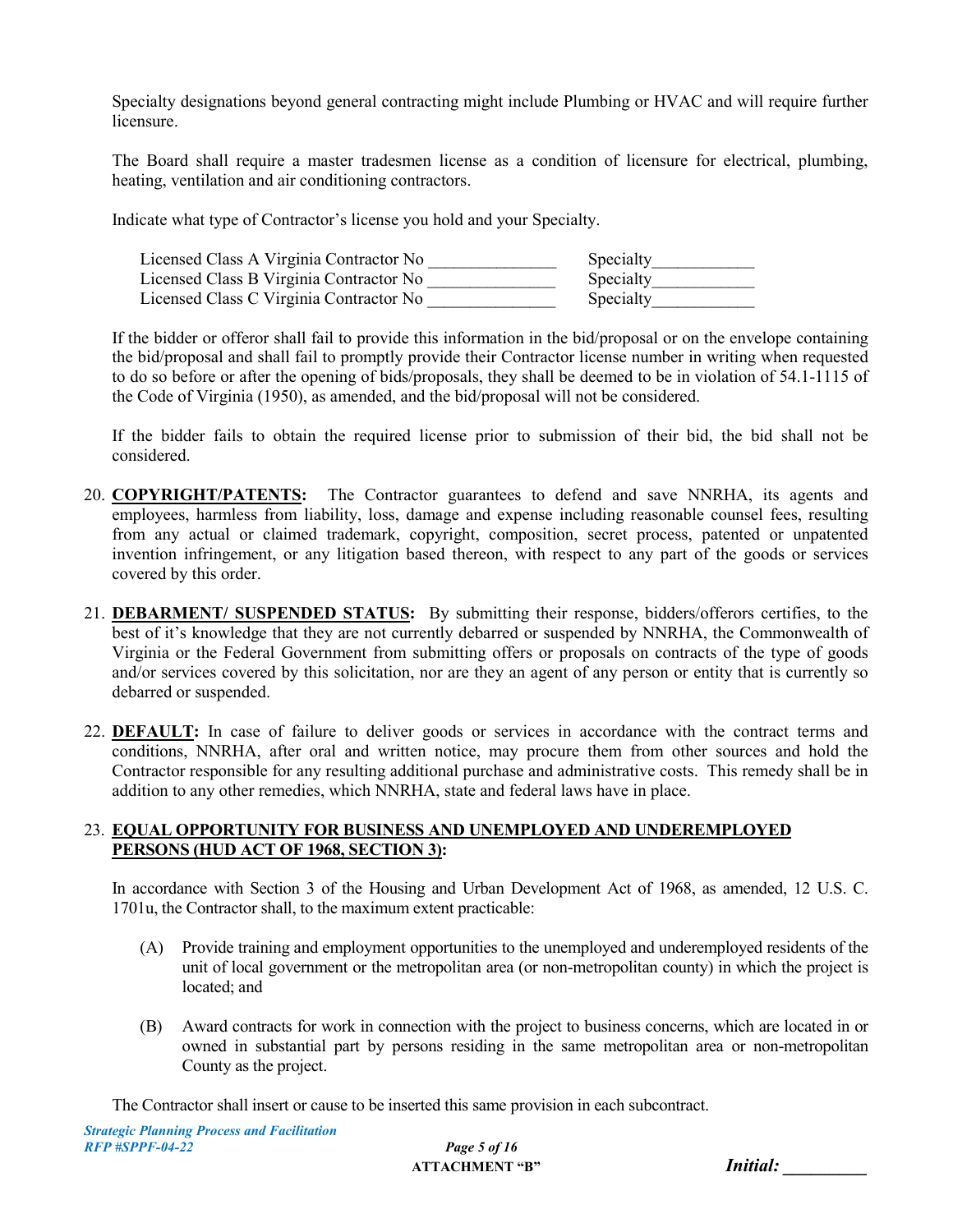24. **ETHICS IN PUBLIC CONTRACTING**: By signing their response, bidders/offerors certify that their bid/offer is made without collusion or fraud and that they have not offered or received any kickbacks or inducements from any other bidder, supplier, manufacturer or subcontractor in connection with their bids, and that they have not conferred on any public employee having official responsibility for this procurement transaction any payment, loan, subscription, advance, deposit of money, services or anything of more than nominal value, present or promised, unless consideration of substantially equal or greater value was exchanged. NNRHA may recover the value of anything conveyed in violation of this subsection. Any false statement hereunder constitutes a felony and can result in a fine and imprisonment as well as civil damages.

#### 25. **FACSIMILE SOLICITATIONS/REVISIONS**

- A. Unsealed Bids/Unsealed Proposals and their Revisions: May be accepted when using small purchase procedures. Facsimile bids, proposals and revisions to these must be completely received in the Purchasing Division prior to the date and time specified for receipt. The original copy of the facsimile transmission may be requested, if requested, must be received within five (5) business days. The Procurement Officer will designate the timing device used to document the receipt of bids; time printed on the top of the facsimile copy will not govern the time of receipt.
- B. Sealed Bids/Sealed Proposals/Revisions: Will be accepted from a third party or an agent of the bidder, provided that the bids are submitted in a sealed envelope prior to the date and time specified for receipt. NNRHA staff shall not be considered as a third party. The bidder/offeror is responsible for arranging the third party involvement and for faxing the complete bid to the third party, not just a summary or the cover sheet. The original bid and addenda may be requested and, if requested, must be received within five (5) business days. The Procurement Officer will designate the timing device used to document the receipt of bids or proposals. Additionally, vendors may appear at the offices of 227 27th Street with proper company and personal identification to make revisions. All revisions must be initialed by the person making the change. Bid must be returned to the Purchasing Division prior to due date and time to be considered. NNRHA will not accept revisions written on the outside of the sealed envelope.
- 26. **INDEMNIFICATION:** The Contractor, its heirs, legal representatives, next of kin, successors and assigns agrees to indemnify, defend and hold harmless NNRHA, its members, Commissioners, officers, agents, and employees from any claims, damages and actions of any kind or nature, whether at law or in equity, arising from or caused by the use of any materials, goods, or equipment of any kind or nature furnished by the Contractor, any services of any kind or nature furnished by the Contractor, provided that such liability is not attributable to the sole negligence of NNRHA or to failure of NNRHA to use the materials goods, or equipment in the manner already and permanently described by the Contractor.

#### 27. **IDENTIFICATION OF BID/PROPOSAL/MODIFICATION:** Submittal package will be sealed and identified as follows:

 $\mathcal{L}_\text{max}$  , and the contribution of the contribution of the contribution of the contribution of the contribution of the contribution of the contribution of the contribution of the contribution of the contribution of t

 $\mathcal{L}_\text{max}$  , and the contribution of the contribution of the contribution of the contribution of the contribution of the contribution of the contribution of the contribution of the contribution of the contribution of t

From: \_\_\_\_\_\_\_\_\_\_\_\_\_\_\_\_\_\_\_\_\_\_\_\_\_\_\_\_\_\_\_\_\_\_\_\_\_ \_\_\_\_\_\_\_\_\_\_\_\_\_\_\_\_\_\_\_\_\_\_\_\_\_

Name of Bidder/Offeror Due Date & Time

Bidder/Offeror Address

Solicitation No. & Solicitation Title

Attn: Procurement Officer

| Initial: |  |
|----------|--|
|          |  |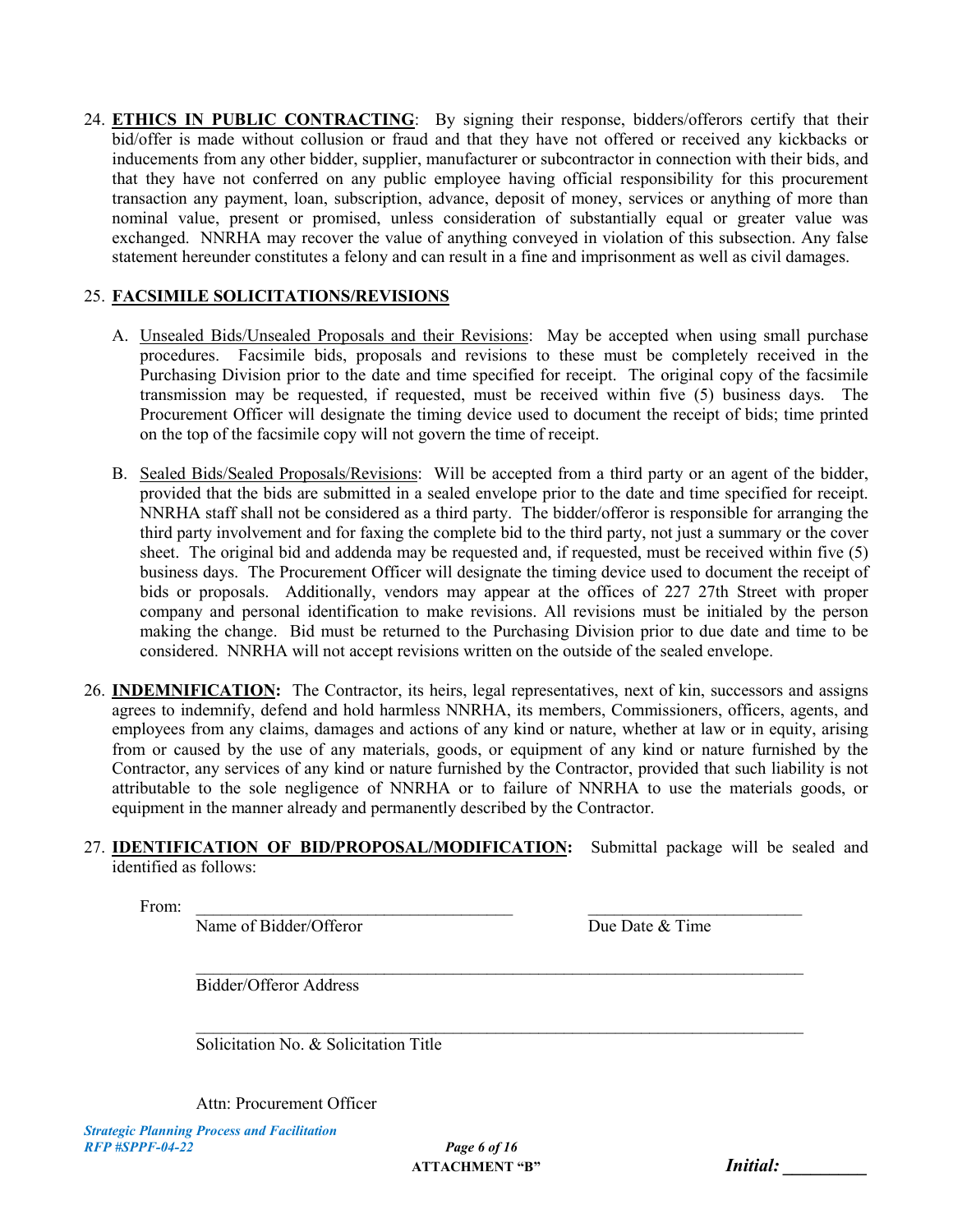- 28. **IMMIGRATION REFORM AND CONTROL ACT OF 1986:** By submitting their bid/proposal, bidders/offerors certify that they do not and will not during the performance of this contract employ illegal alien workers or otherwise violate the provisions of the Federal Immigration Reform and Control Act of 1986.
- 29. **INSURANCE:** By signing and submitting a bid/proposal under this solicitation, the Bidder/Offeror certifies that if awarded the contract, they will have the following insurance coverage at the time the contract is awarded. The Contractor will have five (5) working days, upon notice of intent to award, to supply the Certificate of Insurance. The Bidder/Offeror further certifies that the Contractor and any Subcontractors will maintain this insurance coverage during the entire term of the contract and that all insurance coverage will be provided by insurance companies authorized to sell insurance in Virginia by the Virginia State Corporation Commission. The Contractor's insurance company will supply a Certificate of Insurance listing the below required limits and the Certificate of Insurance shall name NNRHA as an additional insured
	- A. Minimum Insurance Coverages and Limits Required For Most Contracts:
	- B. Worker's Compensation The Contractor shall also obtain and maintain worker's compensation insurance as required by statutory requirements and benefits, and in such policy limits as mandated, by the State and shall require any Subcontractor engaged by the Contractor to satisfy such requirement as well. Coverage is compulsory for employers of three or more employees, to include the employer. Contractors who fail to notify NNRHA of increases in the number of employees that change their worker's compensation requirements under the Code of Virginia during the course of the contract shall be in noncompliance with the contract.
	- C. Automobile Liability (minimum)  $$1,000,000$  combined single limit.
	- D. Commercial General Liability (minimum) \$1,000,000 per occurrence, \$2,000,000 general aggregate, including \$100,000 for fire damage. Commercial General Liability is to include bodily injury and property damage, personal injury and advertising injury, products and completed operations coverage. NNRHA must be named as an additional insured and so endorsed on the policy. The insurance for the additional insured shall be as broad as and at the same limits as that of the insured. Insurance shall be primary and any insurance maintained by the additionally insured shall be excess and non-contributory until all the limits of insurance have been exhausted through the payment of claims. All rights of subrogation are waived for the policies listed.
	- E. The Contractor shall indemnify, hold harmless and defend NNRHA, its officers, agents, servants, and employees from and against any claims, demands, losses, liabilities, and damages, causes of actions and costs and expenses of whatsoever kind or nature arising from or related to:
		- 1) the provision of services by or the failure to provide any services or the use of any services or materials furnished (or made available) by the Contractor or its agents, servants or employees;
		- 2) any conduct or misconduct of the Contractor or its agents, servants or employees not included in subparagraph (1) hereof and for which, its agents, servants or employees are alleged to be liable;
		- 3) the negligence or other actionable fault of any Subcontractors engaged by the Contractor; or
		- 4) claims, suits, actions or proceedings of whatsoever nature that are brought by the Contractor's employees, candidates for employment and statutory employees, as determined under the State worker's compensation laws.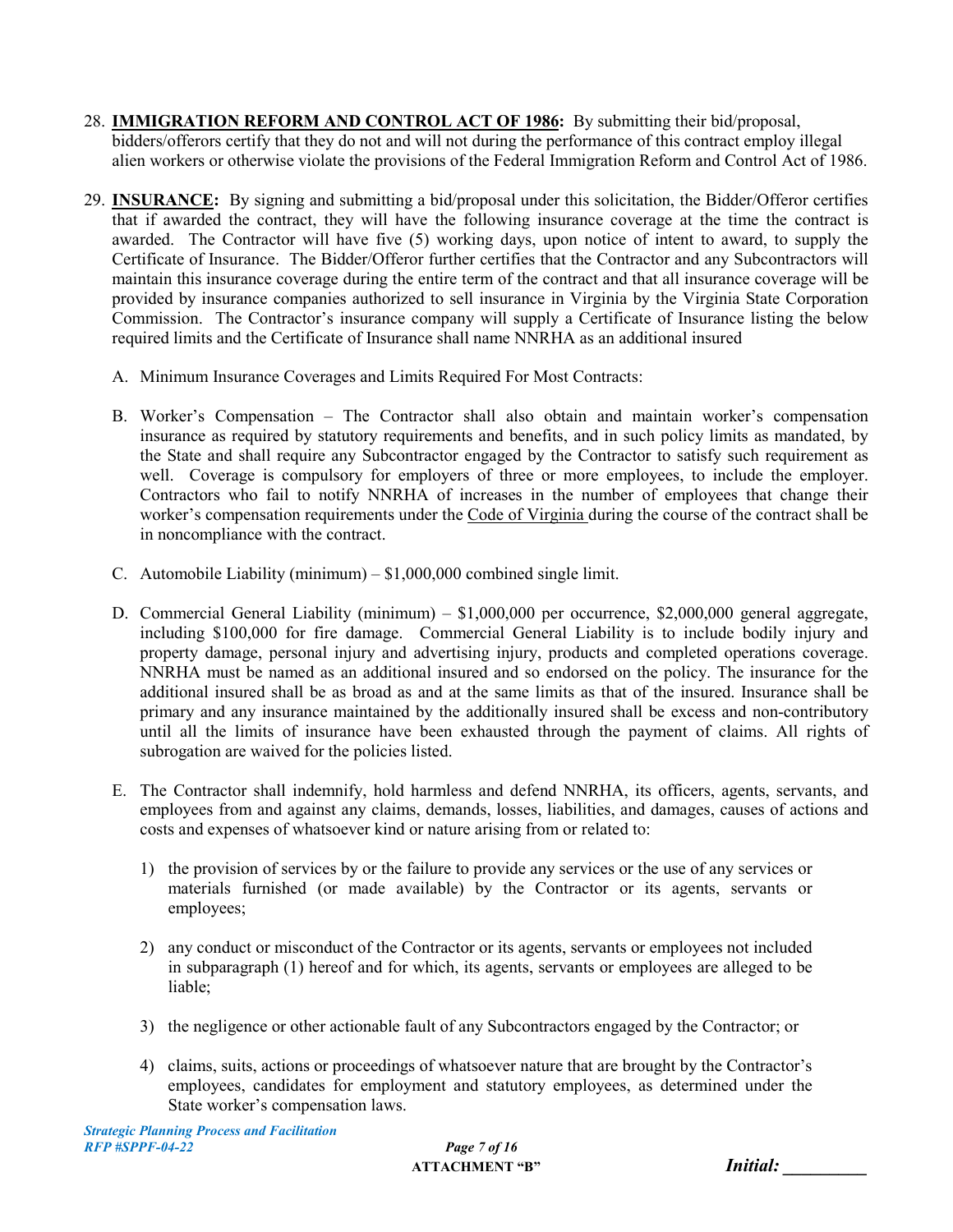If insurance is due to expire or renew during any contract period, it is the responsibility of the Contractor (including Subcontractors, as applicable) to furnish and assure that NNRHA, Division of Purchasing is in receipt of a current insurance certificate noting evidence of coverage. Expired insurance coverage during the course of any contract can be cause for immediate termination of all work, removal from NNRHA properties and cancellation of all contracts. Newport News Redevelopment & Housing Authority, P.O. Box 797, Newport News, VA 23607, will be named as additional insured on the certification with respect to the services being procured.

If the Contractor fails to supply the Procurement Officer the required certificate, the intent to award will be cancelled. Please see additional insurance requirements on HUD Form 5370 pertaining to builders risk insurance.

- 30. **INTEREST OF MEMBERS OF CONGRESS:** No member of or delegate to the Congress of the United States of America shall be admitted to any share or part of this contract or to any benefit that may arise there from.
- 31. **INTEREST OF MEMBERS, OFFICERS, OR EMPLOYEES AND FORMER MEMBERS, OFFICERS, OR EMPLOYEES:** No member, officer, or employee of NNRHA, no member of the governing body of the locality in which the project is situated, no member of the governing body of the locality in which NNRHA was activated, and no other public official of such locality or localities who exercises any functions or responsibilities with respect to the project, shall, during his or her tenure, or for one year thereafter, have any interest, direct or indirect, in this contract or the proceeds thereof.

#### 32. **LIMITATIONS ON PAYMENTS MADE TO INFLUENCE CERTAIN FEDERAL FINANCIAL TRANSACTIONS:**

- A. The Contractor agrees to comply with Section 1352 of Title 31, United States Code which prohibits the use of Federal appropriated funds to pay any person for influencing or attempting to influence an officer or employee of any agency, a Member of Congress, and officer or employee of Congress, or an employee of a member of Congress in connection with any of the following covered Federal actions: the awarding of any Federal contract; the making of any Federal grant; the making of any Federal loan; the entering into of any cooperative agreement, or the modification of any Federal contract, grant, loan, or cooperative agreement.
- B. The Contractor further agrees to comply with the requirement of the Act to furnish a disclosure (OMB Standard Form LLL, Disclosure of Lobbying Activities) if any funds other than Federal appropriated funds (including profit or fee received under a covered Federal transaction) have been paid, or will be paid, to any person for influencing or attempting to influence an officer or employee of any agency, a Member of Congress, an officer or employee of Congress, or an employee of a Member of Congress in connection with a Federal contract, grant, loan, or cooperative agreement.
- C. Indian Tribes (except those chartered by States) and Indian organizations as defined in section 4 of the Indian Self-Determination and Education Assistance Act (25 U. S. C. 450B) are exempt from the requirements of this clause.
- 33. **MANDATORY USE OF NNRHA FORMS AND TERMS AND CONDITIONS:** Failure to submit a bid/offer on the official NNRHA forms provided for that purpose may be a cause for rejection of the bid/offer. Modification of or additions to the General Terms and Conditions of the solicitation may be cause for rejection of the bid/offer; however, NNRHA reserves the right to decide, on a case by case basis, in its sole discretion, whether to reject such a solicitation.
- 34. **MINORITY BUSINESS PARTICIPATION:** The Contractor shall use its best efforts to comply with the commitment it has made in the Bid/Offer relative to the participation of businesses primarily (at least 51%)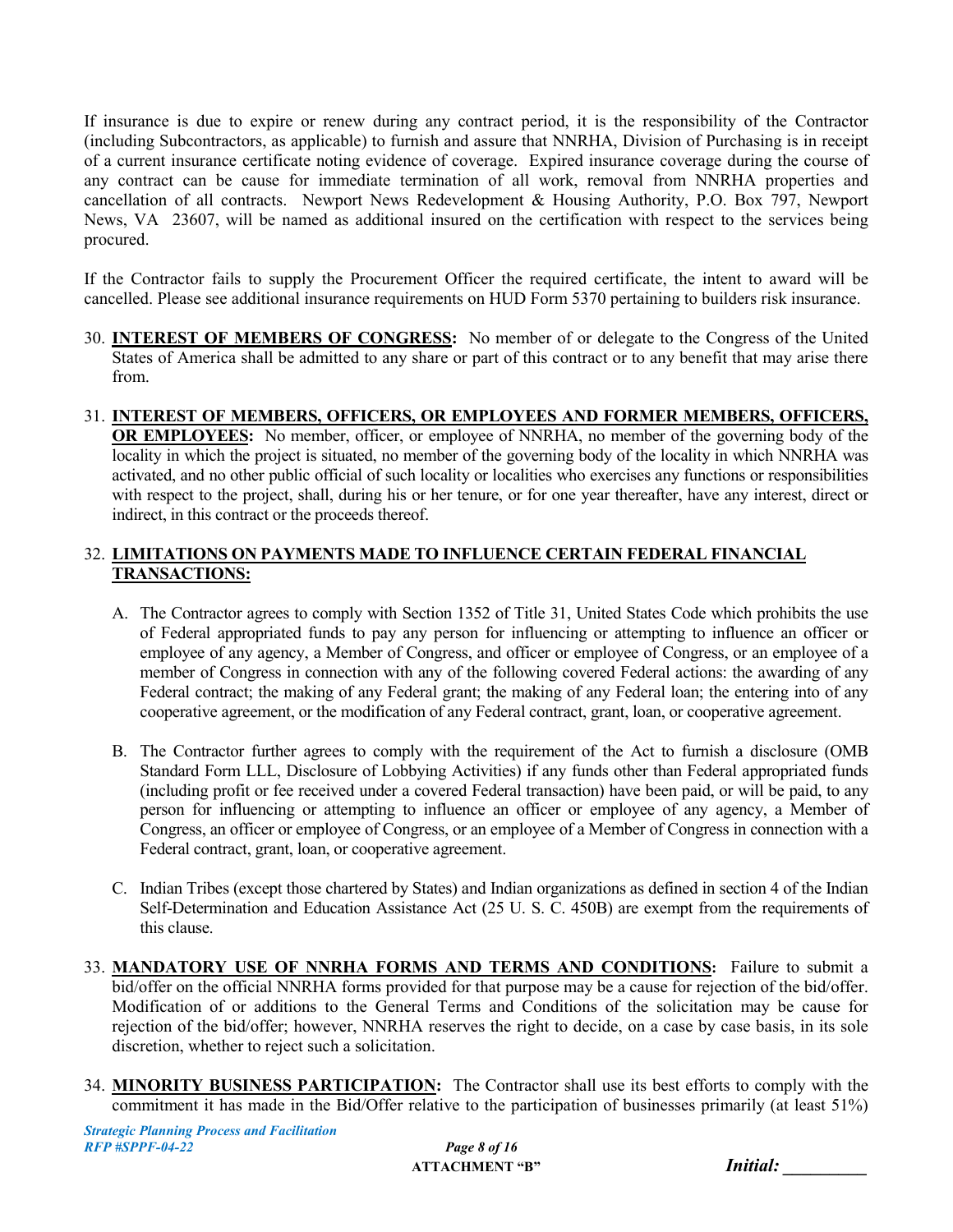owned by minorities, women or public housing residents or small businesses (collectively, 'Disadvantaged Business Enterprises') in the performance of this Contract. By executing this Contract, the Contractor accepts the right of NNRHA to appoint an employee to monitor the Contractor's compliance with the commitments and requirements of this paragraph. The Contractor agrees to promptly submit reports to NNRHA on request detailing the level of participation by Disadvantaged Business Enterprises in this Contract. NNRHA shall have the right to review all relevant documents of the Contractor relating to the participation of Disadvantaged Business Enterprises in this Contract on an ongoing basis. NNRHA reserves the right to evaluate the Contractor's performance with regard to the commitments and requirements of this paragraph on an annual basis.

The Contractor shall take the following steps to assure that, whenever possible, subcontracts are awarded to minority firms, women's business enterprises, and labor area firms:

- A. Placing qualified small and minority businesses and women's business enterprises on solicitation lists;
- B. Assuring that small and minority businesses and women business enterprises are solicited whenever they are potential sources;
- C. Dividing total requirements, when economically feasible, into smaller tasks or quantities to permit maximum participation by small and minority businesses and women's business enterprises;
- D. Establishing delivery schedules, where the requirements of the contract permit, which encourage participation by small and minority businesses and women's business enterprises; and
- E. Using the services and assistance of the U.S. Small Business Administration, the Minority Business Development Agency of the U.S. Department of Commerce, and State and Local governmental small business agencies.

When such business has been subcontracted to these firms and upon completion of the contract; the Contractor agrees to furnish the purchasing office the following information: Name of firm, phone number, total dollar amount subcontracted, and type of product/service provided.

- 35. **MULTIPLE CONTRACTORS ON SITE:** NNRHA reserves the right to let other contracts in connection with this project or any other project. Contractors are expected to allow opportunity for the introduction of materials and the performance and the coordination of work with each other. If work by the other Contractor impacts your work according to plans and specifications, it is the Contractor's responsibility to notify NNRHA COTR or Procurement Officer immediately.
- 36. **NO WAIVER:** No failure or delay by a party to insist on the strict performance of any term of this Contract, or to exercise any right or remedy consequent on a breach thereof, shall constitute a waiver of any breach or any subsequent breach of such term. Neither this Contract nor any of its terms may be changed or modified, waived, or terminated (unless as otherwise provided hereunder) except by an instrument in writing signed by the party against whom the enforcement of the change, waiver or termination is sought. No waiver of any breach shall affect or alter this contract, but each and every term of this Contract shall continue in full force and effect with respect to any other than existing or subsequent breach thereof. The remedies provided in this Contract are cumulative and not exclusive of the remedies provided by law or in equity.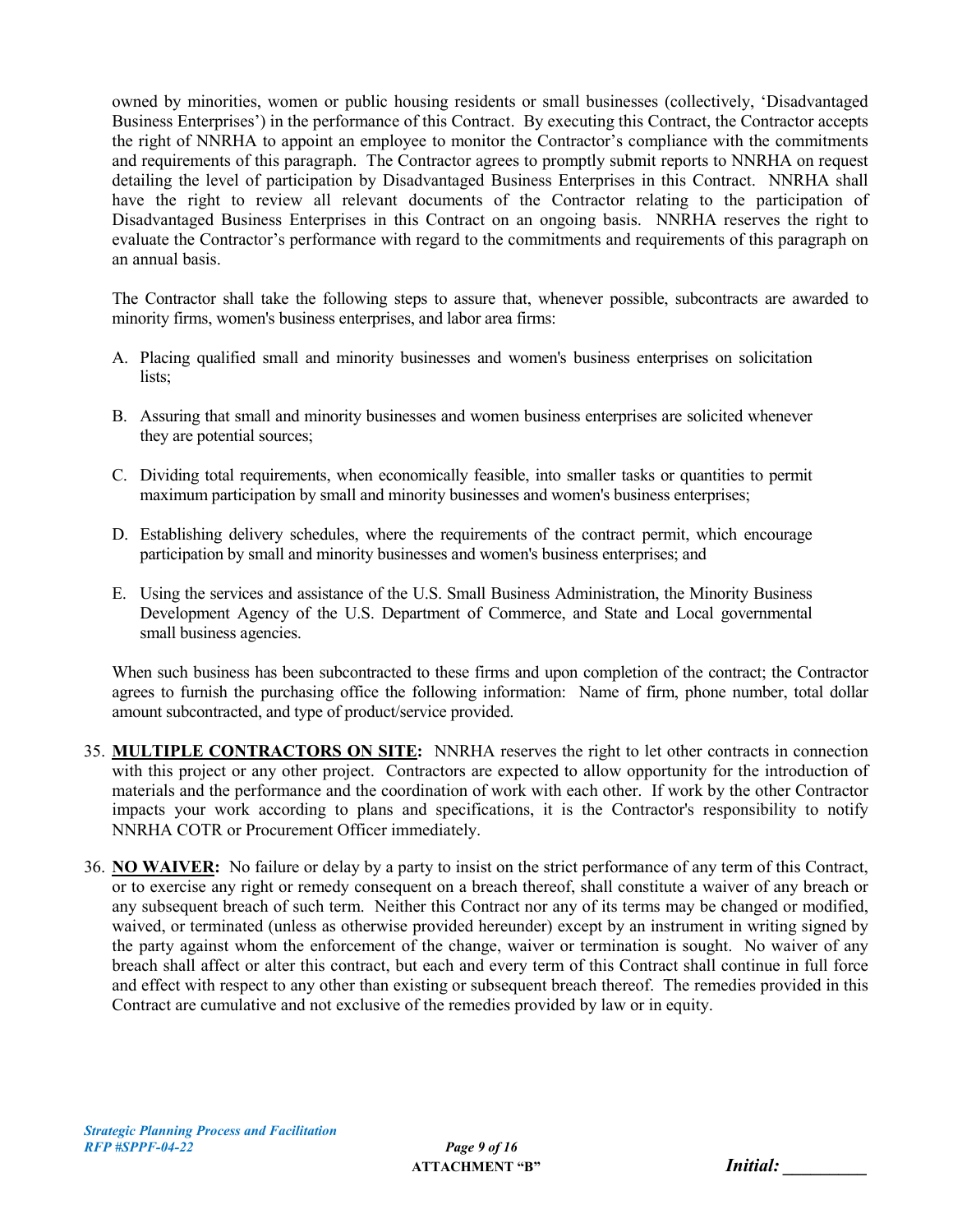#### 37. **NOTICES:**

- A. Any notice, instruction, request or demand required to be given or made to the Contractor hereunder shall be deemed to be duly and properly given or made if delivered or mailed, postage pre-paid, to the Contractor.
- B. Any notice, request, information, or documents required to be given or delivered hereunder by the Contractor to NNRHA or to any of its representatives, unless stated otherwise in this Contract, shall be signed or approved in writing by the Contractor, and shall be sufficiently given or delivered if mailed, certified or registered, postage prepaid to:

Newport News Redevelopment & Housing Authority Division of Purchasing  $227 - 27$ <sup>th</sup> Street Newport News, VA 23607 ATTN: Procurement Officer

Or to such representative or address as may be designated in writing to the Contractor.

- 38. **OBLIGATION OF BIDDER/OFFEROR:** By submitting a bid/offer, the bidder/offeror agrees that they have satisfied themselves, from their own investigation of the conditions to be met, and their obligation. The Contractor will not make any claim for, or have right to cancellation or relief from the contract because of any misunderstanding or lack of information.
- 39. **ORDERING:** Any supplies and services to be furnished under this contract may be ordered by issuance of delivery orders by the individuals or activities designated in the solicitation. Such orders may be issued from the date of award through the expiration or termination of this contract. All task orders are subject to the terms and conditions of this contract. In the event of conflict between a task order and this contract, the contract shall prevail.
- 40. **PAYMENT:** The prime Contractor is to submit invoices for services rendered directly to P.O. Box 797, Newport News, VA 23607. All invoices shall refer to the contract and/or purchase order number; social security (for individual Contractors) on the federal employer identification number (for proprietorships, partnerships, and corporations). Any payment terms requiring payment in less than 30 days will be regarded as requiring payment 30 days after invoice or acceptance, whichever occurs last. However, this shall not affect discounts for payment in less than 30 days. All goods and services provided under this contract/purchase order, which will be paid for with public funds, shall be billed by the Contractor at the contract prices, to include, itemization of charges. Contract will be performance based and fees will not be paid until the service or supplies, as defined in the response to these contract documents have been provided and accepted in the manner specified.

The following shall be deemed to be the date of payment after receipt of invoice: the date of postmark in all cases where payment is made by mail, or the date of offset when offset proceedings have been instituted as authorized under the Virginia Debt Collection Act.

A. Unreasonable Charges

Upon determining that invoiced charges are not reasonable, the NNRHA shall promptly notify the Contractor, in writing, as to those charges which it considers unreasonable, and the basis for the determination. In such cases, Contractors should be put on notice that final payment in full is contingent on a determination of reasonableness with respect to all invoiced charges. Charges, which appear to be unreasonable, will be researched and challenged, and that portion of the invoice held in abeyance until a settlement can be reached. A Contractor may not institute legal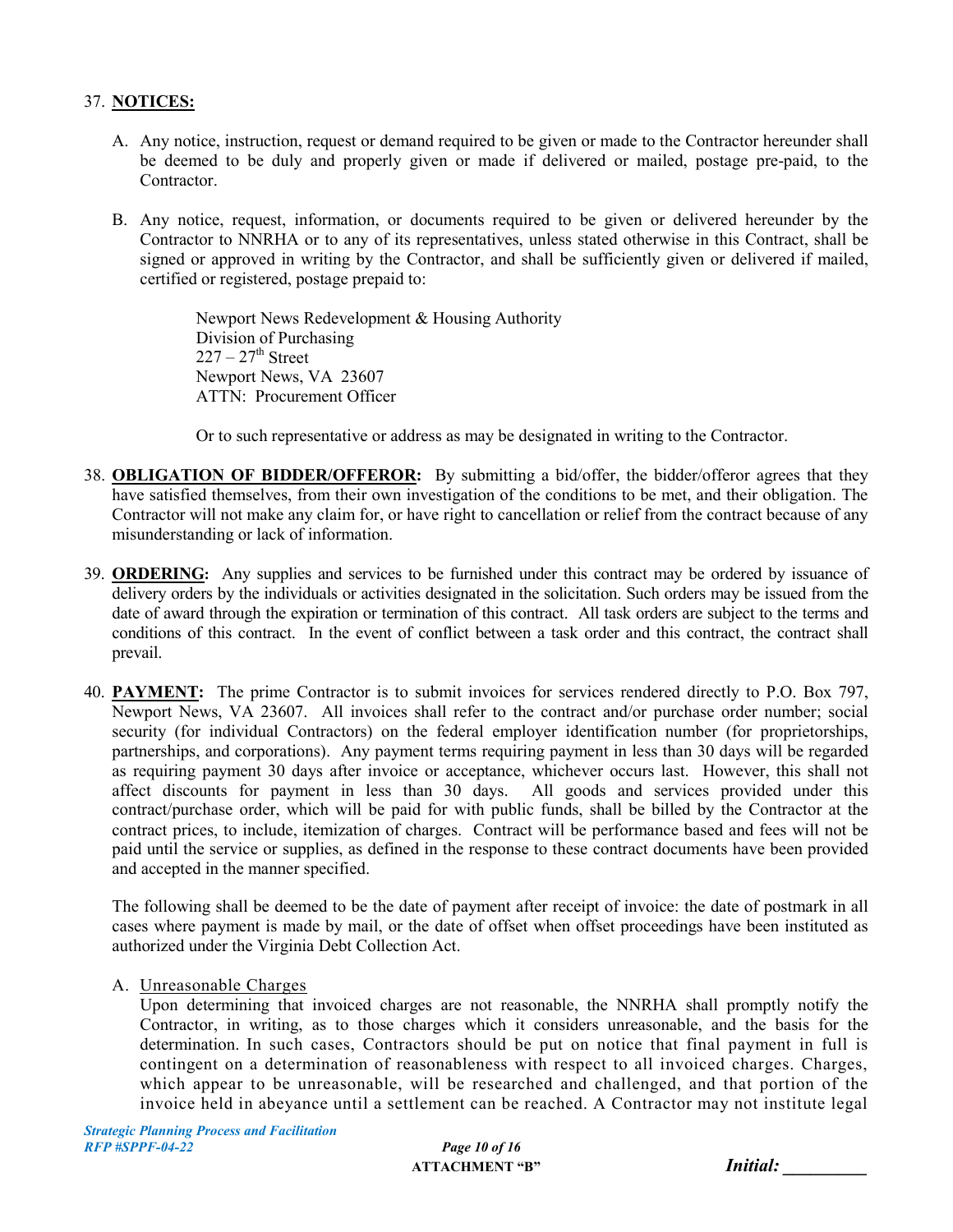action unless a settlement cannot be reached within thirty days of notification. The provisions of this section do not relieve NNRHA of its prompt payment obligations with respect to those charges, which are not in dispute (Code of Virginia § 2.2-4352).

B. Delays in Payment

NNRHA will make payment upon satisfactory completion, within thirty days. If work is not to the satisfaction of the COTR, the COTR will contact the Contractor to remedy the situation. Contractor will advise the COTR, in writing, of day and time task will be completed. If a new schedule is approved by COTR, and if the task is not completed within that time frame, NNRHA may proceed with default procedures. Reasons for not accepting Contractors work, and delaying payments, may include but are not limited to:

- 1. Submitting invoice without final inspection approval by COTR.
- 2. Incorrect Invoice, (i.e.) not billing according to the purchase order or contract.
- 3. Creating safety hazards.
- 4. Contractor failing to communicate completion of work.
- 41. **PERFORMANCE AND PAYMENT BONDS:** The successful bidder/offeror shall deliver to the purchasing office executed Commonwealth of Virginia Standard Performance and Labor and Material Payment Bonds, each in the sum of the contract amount, with the NNRHA as obligee. The surety shall be a surety company or companies approved by the State Corporation Commission to transact business in the Commonwealth of Virginia and acceptable to HUD and the Authority. No payment shall be due and payable to the Contractor, even if the contract has been performed in whole or in part, until the bonds have been delivered to and approved by the purchasing office. Standard bond forms will be provided by the purchasing office prior to or at the time of award. When the value of work for a General Contractor exceeds \$50,000.00 during the contract period (this includes initial award and all subsequent renewals), the General Contractor shall provide the Agency these bonds.
- 42. **PRIME CONTRACTOR'S RESPONSIBILITIES:** The Contractor shall be responsible for completely supervising and directing the work under this contract and all Subcontractors that he may utilize, using their best skill and attention. Subcontractors who perform work under this contract shall be responsible to the prime Contractor. The Contractor agrees to being as fully responsible for the acts and omissions of Subcontractors and of persons employed by them as they are for the acts and omissions of their own employees. The Contractor shall be responsible for maintaining satisfactory standards of employee's competency conduct courtesy, appearance, honesty, and integrity and shall be responsible for taking such disciplinary action with respect to any employee, as may be necessary. Additionally, the prime Contractor shall:
	- A. Ascertain that all services and work will be performed in a professional workman-like manner acceptable to NNRHA and consistent with accepted professional standards. If the Contractor or their staff is other than professional with residents or NNRHA staff, the Contractor may be found in default of this contract.
	- B. Insert appropriate clauses in all subcontracts to bind Subcontractors to the terms and conditions of this contract insofar as they are applicable to the work of Subcontractors.
	- C. Within seven (7) days after receipt of amounts paid to the Contractor for services rendered by the subcontract either:
		- 1. Pay the Subcontractor for the proportionate share of the total payment received from the agency attributable to the work performed by the Subcontractor under the contract; or

| <b>Initial:</b> |  |
|-----------------|--|
|                 |  |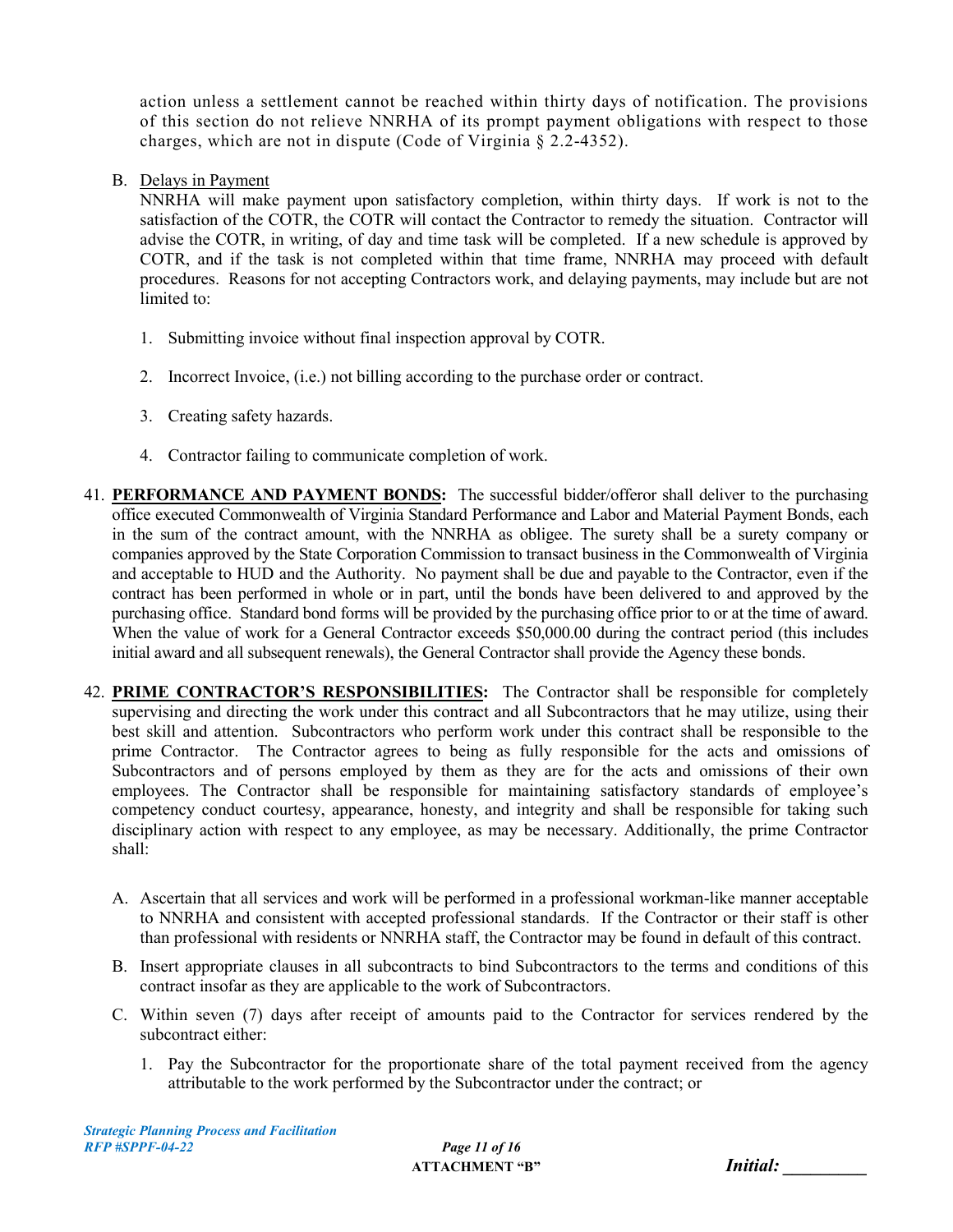- 2. Notify the agency and Subcontractor, in writing, of the intention to withhold all or a part of the Subcontractor's payment with the reason for nonpayment.
- D. Pay interest on all amounts owed to Subcontractor that remain unpaid after seven days following receipt of payment by the agency, except for amounts withheld as allowed in 'C-2' above. "Unless otherwise provided under the terms of this contract, interest shall accrue at the rate of one percent per month." A contract modification shall not be made for the purpose of providing reimbursement for the interest charge. A cost reimbursement claim shall not include any amounts for reimbursement for the interest charge. Your obligation to pay interest to a Subcontractor shall not be construed to be an obligation of NNRHA.
- E. Provide your social security number and if a proprietorship, partnership or corporation provide your federal employee identification number, space provided on cover sheet of this package.
- F. Include in each of its subcontracts a provision requiring all Subcontractors to include or otherwise be subject to the same payment and interest requirements with respect to each lower-tier Subcontractor.
- G. Not purchase any materials or supplies pertaining to this contract that is subject to any chattel mortgage or under conditional sales or other agreement by which an interest is retained by the seller. The Contractor warrants that there is clear title to all materials and supplies for all items invoiced for payment. This clause also pertains to all Subcontractors participating in this contract.
- H. Repair, to NNRHA satisfaction, any damage, including damage to finished surfaces, resulting from the performance of this contract.

#### 43. **PROTECTION OF PERSON AND PROPERTY:**

- A. The Contractor expressly undertakes both directly and through its Subcontractors, to take every precaution at all times for the protection of persons and property, including NNRHA's employees and property. The Contractor shall make good any such damage injury or loss, except such as may be directly due to errors in the contract documents or caused by agents or employees of NNRHA. The Contractor shall adequately protect adjacent property as provided by law and the Contract documents, and shall provide and maintain all passageways, guard fences, lights and other facilities for protection required by public authority, local conditions, or any of the contract documents.
- B. The Contractor shall be responsible for initiating, maintaining and supervising all safety precautions and programs in connection with the work and in accordance with all State and Federal regulations.
- C. In an emergency affecting the safety of the work, life of individuals or the adjoining property, the Contractor shall act immediately without special instruction or authorization from NNRHA. Should the Contractor, in order to prevent threatened loss or injury, be instructed or authorized to act by NNRHA, they shall so act, without appeal. Any additional compensation or extension of time claimed by the Contractor on account of any emergency work shall be determined as provided in this document or negotiated between both parties.
- 44. **PROTECTION OF TRADE SECRETS AND OTHER INFORMATION:** By submitting data required by this solicitation, the Contractor may (A) clearly mark any portions, which in their option, are trade secrets or commercial or financial information and (B) submit such marked material separately from other material required to be submitted and is in accordance with Code of Virginia 3.1-249.68.
- 45. **PUBLIC NOTICE OF AWARDS:** Award or decision to award, utilizing competitive sealed bidding or competitive negotiations will be posted on a public bulletin board located at  $227\ 27<sup>th</sup>$  Street and displayed at www.nnrha.com. Sole source and emergency procurements, not utilizing competitive sealed bidding or competitive negotiations, will also be posted.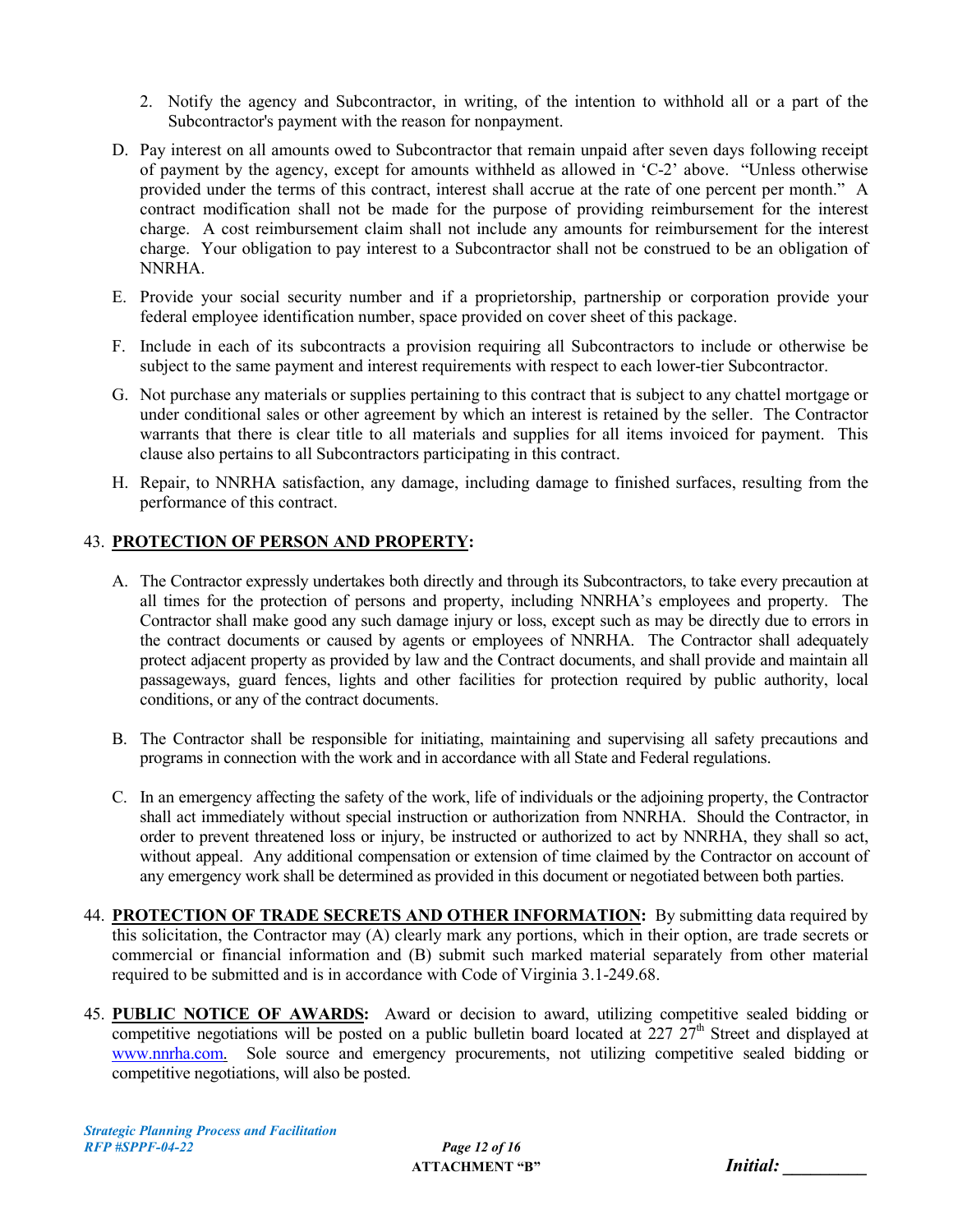- 46. **QUALIFICATIONS OF BIDDERS/OFFERORS:** NNRHA may make such reasonable investigations as deemed proper and necessary to determine the ability of the bidders/offerors to perform the services, furnish the goods or services and the bidders/offerors shall furnish to NNRHA all such information and data for this purpose as may be requested. NNRHA reserves the right to inspect bidders/offerors physical facilities prior to award to satisfy questions regarding the bidders/offerors capabilities. NNRHA further reserves the right to reject any bid/offer if the evidence submitted by, or investigations of, such bidder/offeror fails to satisfy NNRHA that such bidder/offeror is properly qualified to carry out the obligations of the contract and to provide the services and/or goods contemplated therein.
- 47. **SAFETY STANDARDS:** All personnel shall, at all times, wear approved clothing, hard hats, safety vest, and any other equipment required to meet OSHA standards. They will obey all safety rules and regulations and will not create hazardous conditions within the operation. The Contractor must meet motor carrier safety regulations (Federal and State), as applicable. It is the Contractor's responsibility to ensure the OSHA regulations are met in all applicable areas for all exposures encountered during the term of the contract.

#### 48. **SUSPENSION OF WORK:**

- A. The Procurement Officer may order the Contractor in writing to suspend, delay, or interrupt all or any part of the work of this contract for the period of time that the Procurement Officer determines appropriate for the convenience of the NNRHA.
- B. If the performance of all or any part of the work is, for an unreasonable period of time, suspended, delayed, or interrupted (1) by an act of the Procurement Officer in the administration of this contract, or (2) by the Procurement Officer's failure to act within the time specified (or within a reasonable time if not specified) in this contract an adjustment shall be made for any increase in the cost of performance of the contract (excluding profit) necessarily caused by such unreasonable suspension, delay, or interruption and the contract modified in writing accordingly. However, no adjustment shall be made under this clause for any suspension, delay, or interruption to the extent that performance would have been so suspended, delayed, or interrupted by any other cause, including the fault or negligence of the Contractor or for which any equitable adjustment is provided for or excluded under any other provision of this contract.
- C. A claim under this clause shall not be allowed (1) for any costs incurred more than 20 days before the Contractor shall have notified the Procurement Officer in writing of the act or failure to act (but this requirement shall not apply as to a claim resulting from a suspension order); and, (2) unless the claim, in an amount stated, is asserted in writing as soon as practicable after the termination of the suspension, delay, or interruption, but not later than the date of final payment under the contract.
- 49. **TAX EXEMPT**: NNRHA is exempt from the payment of any Virginia Sales Tax, State sales and use tax certificates of exemption. Form ST-12 will be issued upon request. When performance involves a service, the Contractor shall be responsible to pay a Virginia Sales Tax on materials consumed in performance of the service.

#### 50. **TERMINATION FOR CONVENIENCE OF NNRHA:**

A. NNRHA may terminate this contract at any time without cause, in whole or in part, upon giving the Contractor notice of such termination. Upon such termination, the Contractors shall immediately cease work and remove from the project site all of its labor forces and such of its materials as NNRHA elects not to purchase or to assume in the manner hereinafter provided. Upon such termination, the Contractor shall take such steps as required by owner to assign to the owner the Contractor's interest in all subcontracts and purchase orders designated by owner. After all such steps have been taken to owner's satisfaction; the Contractor shall receive as full compensation for termination and assignment of the following:

**ATTACHMENT "B"** 

| <b>Initial:</b> |  |  |
|-----------------|--|--|
|                 |  |  |
|                 |  |  |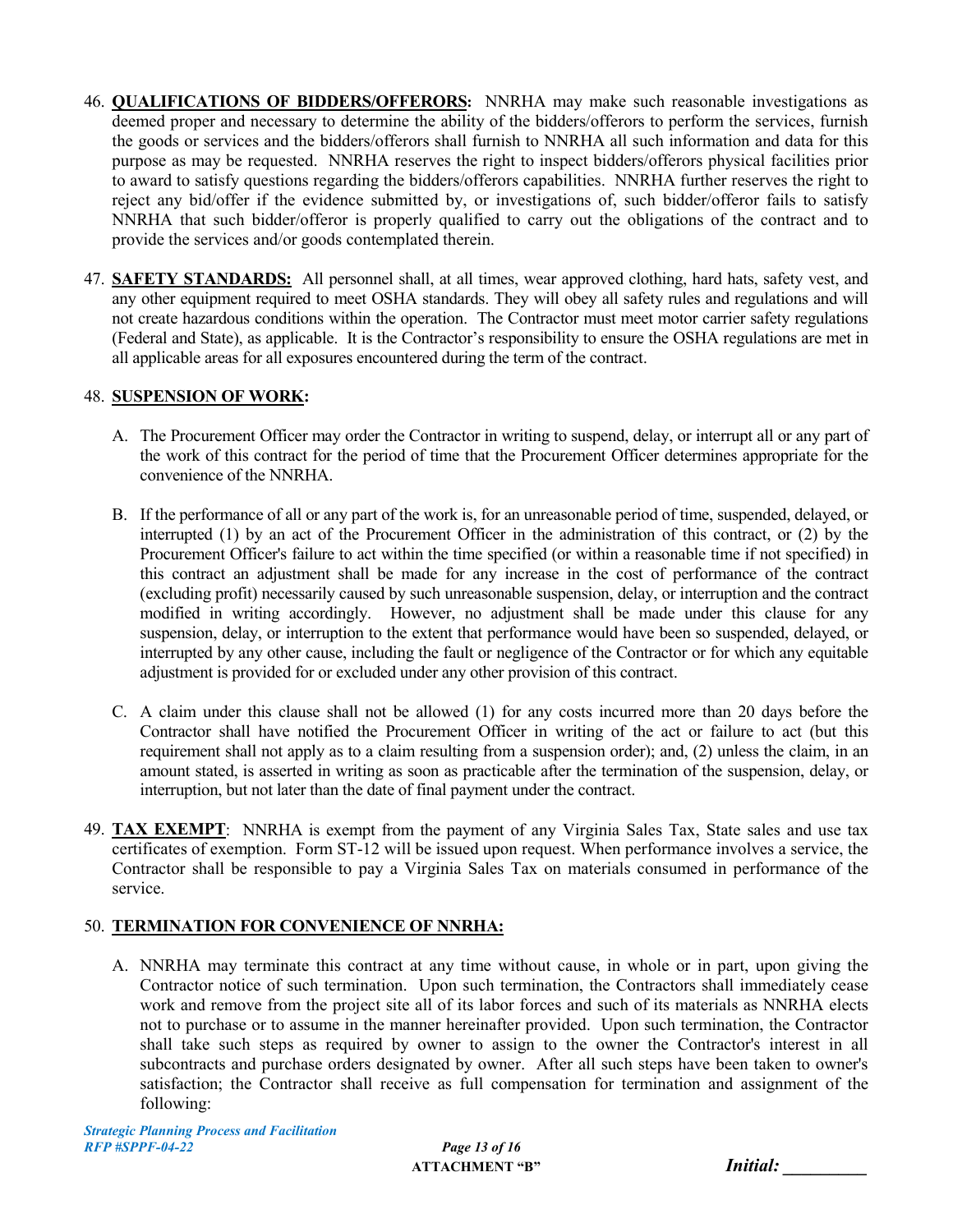- 1. All amounts then otherwise due under the terms of the contract.
- 2. Amount due for work performed subsequent to the latest request for payment through the date of termination.
- 3. Reasonable compensation for the actual cost of demobilization incurred by the Contractor as a direct result of such termination. The Contractor shall not be entitled to any compensation for lost profits or for any other type of contractual compensation or damage other than those provided by the preceding sentence. Upon payment for the foregoing, owner shall have no further obligations to the Contractor of any nature.
- 4. All claims associated with this termination must be submitted within one (1) year after the effective date of the termination.
- B. In no event shall termination for the convenience of the owner terminate the obligations of the Contractor's surety on its payment and performance bonds.
- 51. **TERMINATION FOR DEFAULT:** NNRHA may terminate this contract at any time, for the Contractors failure to perform their contractual obligations and may procure the articles or services from other sources and hold the defaulting contractor responsible for any resulting costs. NNRHA is not liable for Contractor's cost on undelivered work and may be entitled to the repayment of progress payments. All claims associated with this termination must be submitted within one (1) year after the effective date of the termination.
- 52. **TESTING AND INSPECTION:** NNRHA reserves the right to conduct any test/inspection it may deem advisable to assure goods and services conform to the specifications. Rejected supplies will be returned at the vendor's expense. The vendor, at no cost, shall replace materials and components that have been rejected by NNRHA.
- 53. **TRANSPORTATION AND PACKAGING:** By submitting their bids/offerors, all bidders/offerors certify and warrant that the price offered for FOB destination includes only the actual freight rate costs at the lowest and best rate and is based upon the actual weight of the goods to be shipped. Except as otherwise specified herein, standard commercial packaging, packing and shipping containers shall be used. All shipping containers shall be legibly marked or labeled on the outside with purchase order number, commodity description, and quantity.

## 54. **USE OF PREMISES AND REMOVAL OF DEBRIS:**

- A. The Contractor expressly undertakes, either directly or through its Subcontractor:
	- 1. To perform this Contract in such a manner as not to interrupt or interfere with the operation of any existing activity on the premises or at the location of the work.
	- 2. To maintain its apparatus, materials, supplies, and equipment in such orderly fashion at the site of the work as will not unduly interfere with the progress of its work or the work of NNRHA or any other Contractor.
	- 3. To place upon the work or any part thereof only such loads as are consistent with the safety of that portion of the work.
	- 4. To effect all cutting, filling or patching of its work required to make the same conform to the solicitations plans and specifications, and except with the consent of the Project Inspector, not to cut or otherwise alter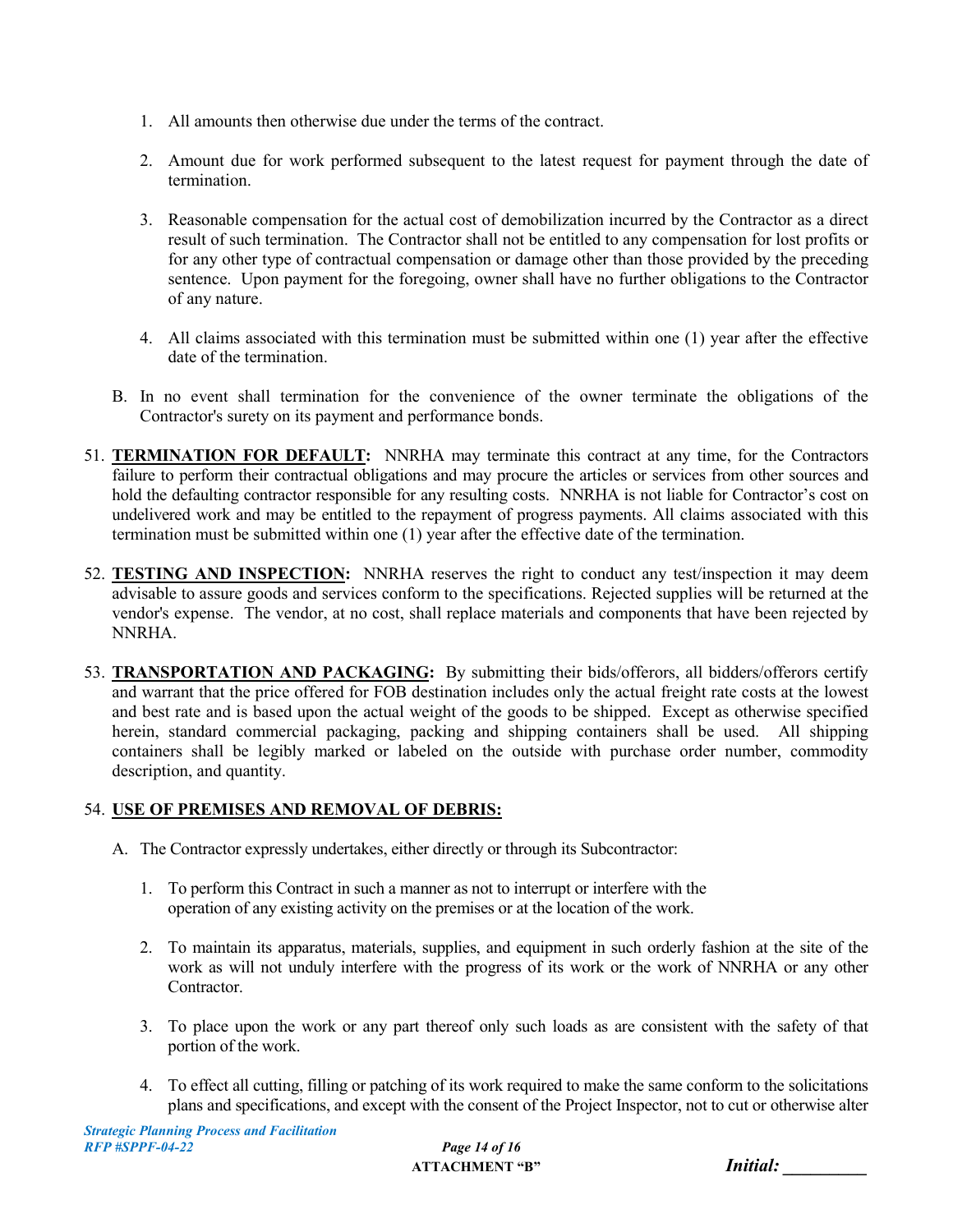the work of any other Contractor. The Contractor shall not damage or endanger any portion of the work by cutting, patching or otherwise altering any work, or excavation.

- 5. To clean up frequently all refuse, rubbish, scrap materials and debris caused by its operation, to the end that at all times the site of the work shall present a neat, orderly and workmanlike appearance.
- 6. The Contractor shall clean-up, move all refuse, rubbish surplus and scrap material and debris resulting from his operation at the end of each workday and after completion of all work. All material removed as part of clean up shall be completely removed from the properties.
- 7. NNRHA does not take responsibility for storing, securing or loss of the Contractor's apparatus, materials, supplies, equipment, or personal items.

#### 55. **WITHDRAWAL OF BID DUE TO ERROR:**

- A. If a bid contains both clerical and judgment mistakes, a bidder may withdraw the bid from consideration if the price would have been substantially lower than the other bid due solely to the clerical mistake, that was an unintentional arithmetic error or an unintentional omission of a quantity of work, labor or material made directly in the compilation of a bid that shall be clearly shown by objective evidence drawn from inspection of original work papers, documents and materials used in the preparation of the bid sought to be withdrawn. A bid may be withdrawn from consideration if the price bid was substantially lower than the other bids due solely to a mistake in the bid provided the bid was submitted in good faith, and the mistake was a clerical mistake as opposed to a judgement mistake and was actually due to an unintentional arithmetic error or an unintentional omission of a quantity of work, labor or material made directly in the compilation of a bid, which unintentional arithmetic error or unintentional omission can clearly be shown by objective evidence drawn from inspection of original work papers, documents and materials used in the preparation of the bid sought to be withdrawn.
- B. The Contractor shall give notice in writing to Procurement Officer, Division of Purchasing, of their claim of right to withdraw their bid within two business days after the conclusion of the bid opening procedure and shall submit original work papers with such notice. The work papers, documents and materials may be considered as trade secrets or proprietary information subject to the conditions of subsection F of 2.2- 4342. Section 2.2-4330 Code of Virginia.
- C. No bid may be withdrawn under this section when the result would be the awarding of the contract on another bid of the same bidder or another bidder in which the ownership of the withdrawing bidder is more than five percent.
- D. If a bid is withdrawn under the authority of this section, the lowest remaining bid shall be deemed to be the low bid.
- E. No bidder who is permitted to withdraw a bid shall, for compensation, supply any material or labor to or perform any subcontract or other work agreement for the person or firm to whom the contract is awarded or otherwise benefit, directly or indirectly, from the performance of the project for which the withdrawn bid was submitted.
- F. If NNRHA denies the withdrawal of a bid under the provisions of this section, it shall notify the bidder in writing within 5 business days stating the reason for its decision and award the contract to such bidder at the bid prices(s), provided such bidder is a responsive and responsible bidder. At the same time the notice is provided, NNRHA shall return all work papers and copies thereof that have been submitted by the bidder.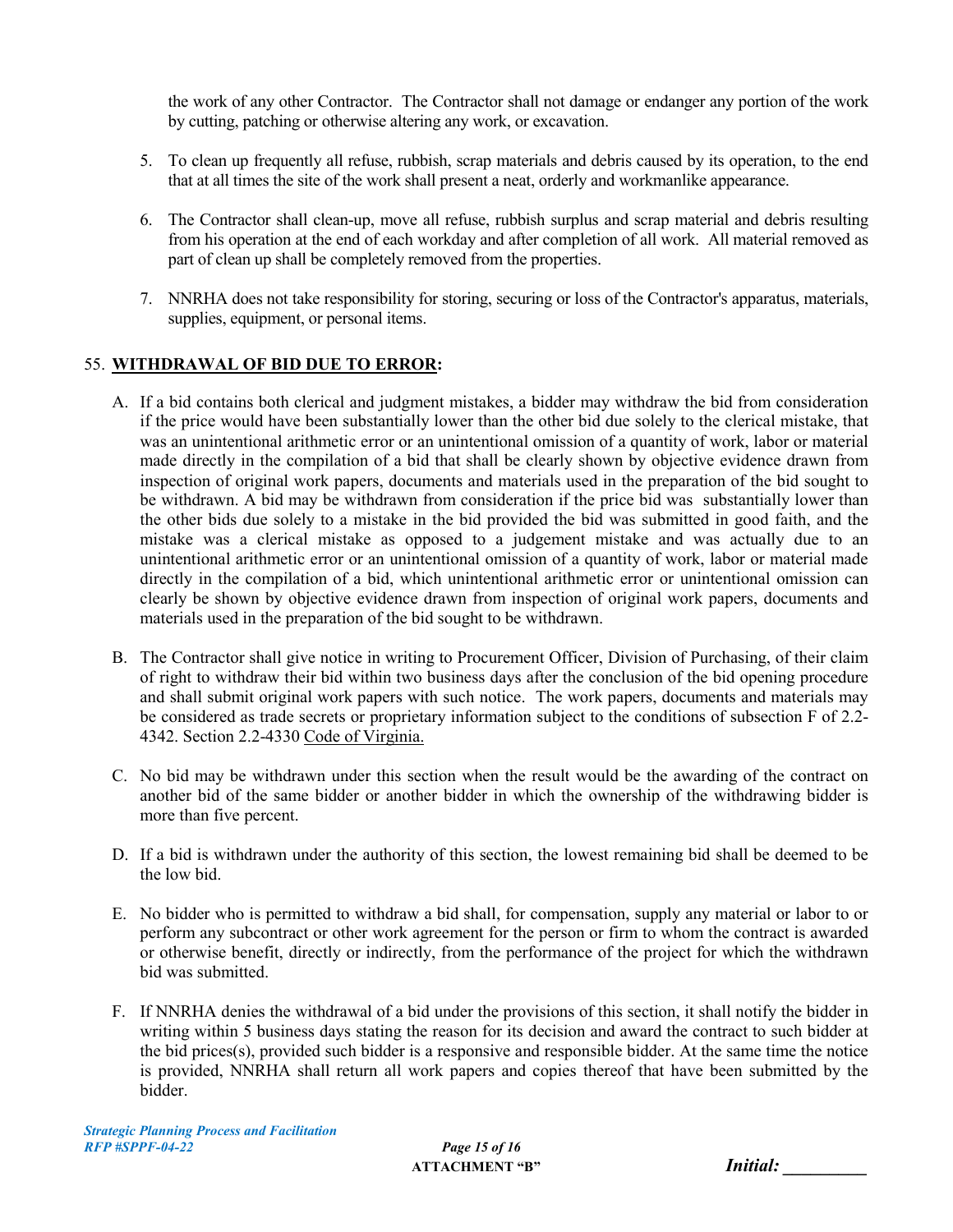#### 56. **WORK HOURS AND PROCEDURES:**

- A. Normal work hours for NNRHA are from 8:00a.m. to 5:00p.m., Monday through Friday, except holidays. All services shall be performed during normal work hours, unless prior approval from the COTR, or their designated personnel.
- B. Contractor(s) shall coordinate before commencing work the specific day(s) and the approximate times of day service will be conducted.
- C. Due to weather or any other delays, Contractor shall advise COTR of alternate date(s) of service and time immediately, prior to service.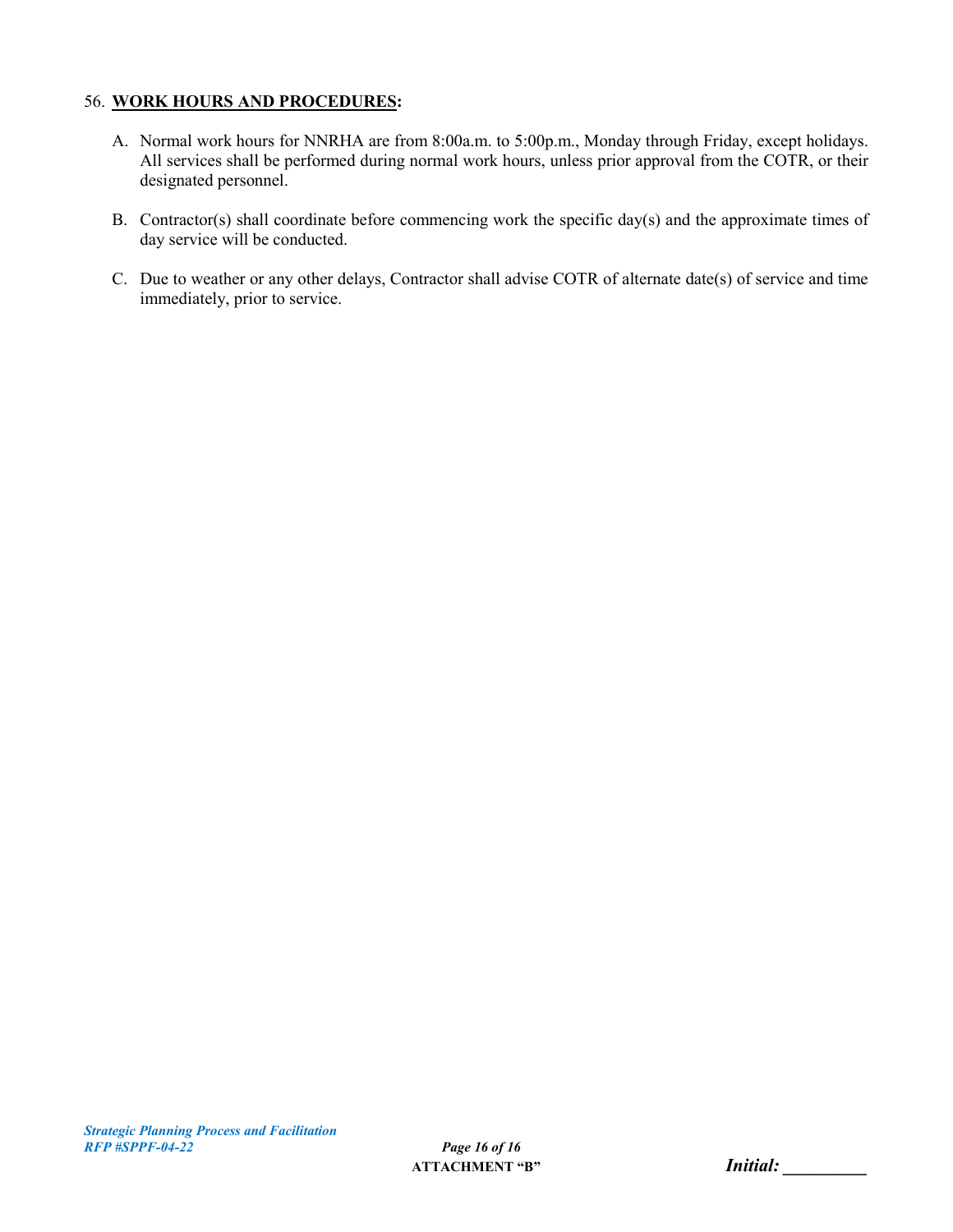#### **STATEMENT OF QUALIFICATIONS**

All questions must be answered and the data given must be clear and comprehensive. If necessary, questions may be answered on separate attached sheets. The Solicitor may submit any additional information they desire.

- 1) Name of Offerors
- 2) Permanent Main Office Address, including City, State, Zip Code, Phone Number, Fax Number and Email Address.
- 3) When organized?
- 4) If incorporated, when incorporated?
- 5) How many years have you been engaged in business under your present firm or trade name?

Years

- 6) Contracts on hand. (List these, showing gross amount of each contract and the appropriate anticipated dates of completion).
- 7) General character of work performed by your company.

8) Have you ever failed to complete any work awarded to you? If so, provide information for the reason not being able to complete the job.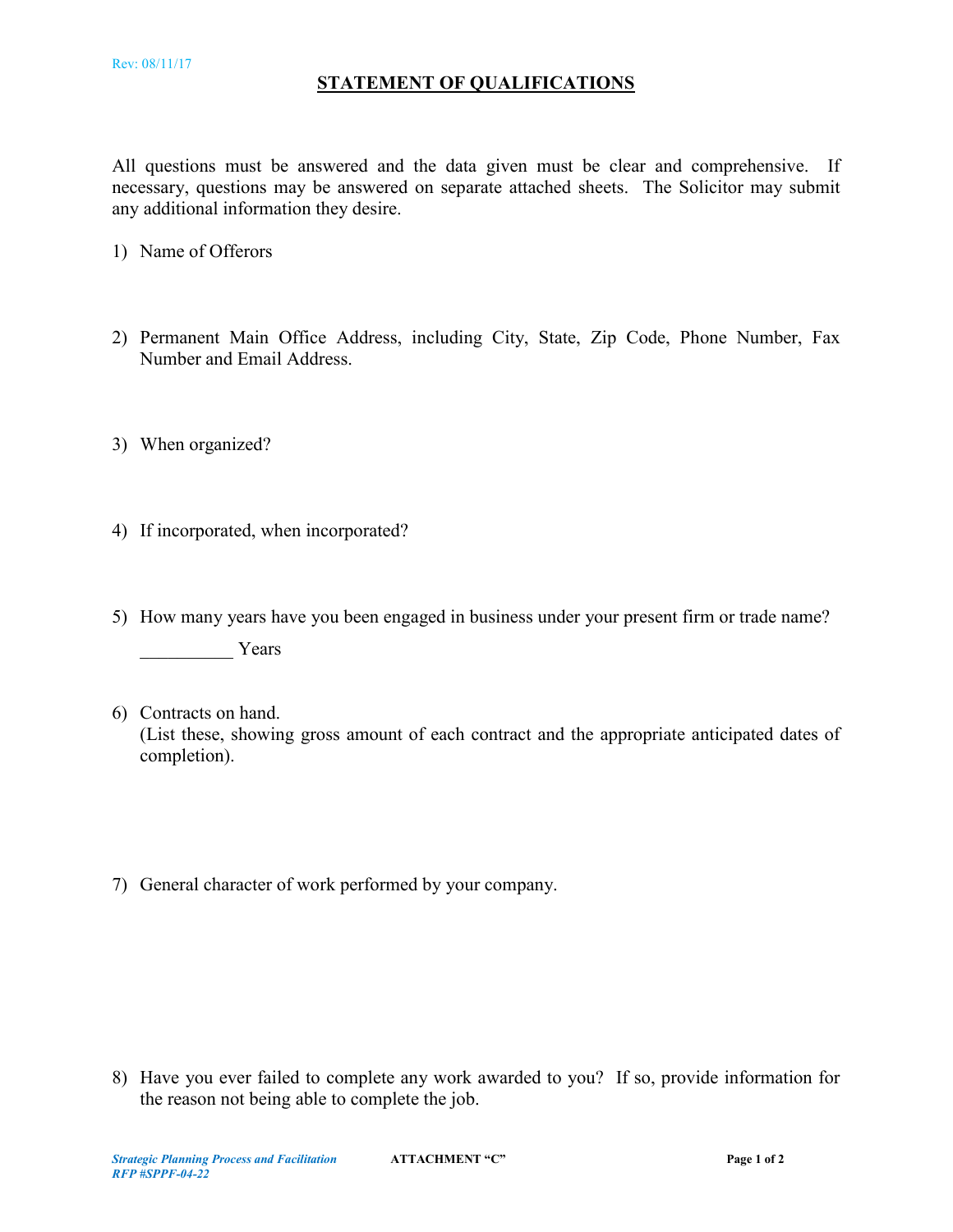## **STATEMENT OF QUALIFICATIONS**

9) Have you ever defaulted on a contract? If so, provide information regarding the contract and what led to the default?

REFERENCES: Provide at least four (4) recent references that you have provided this type of service for in the last five (5) years. Work performed for Newport News Redevelopment and Housing Authority is an acceptable reference. Include the date service was furnished and the name, address, current telephone number, and email addresses of the person the Authority has your permission to contact.

| Name of Company | Date of Service | Contact | Phone No. | <b>Email Address</b> |
|-----------------|-----------------|---------|-----------|----------------------|
| 1)              |                 |         |           |                      |
| 2)              |                 |         |           |                      |
| 3)              |                 |         |           |                      |
| 4)              |                 |         |           |                      |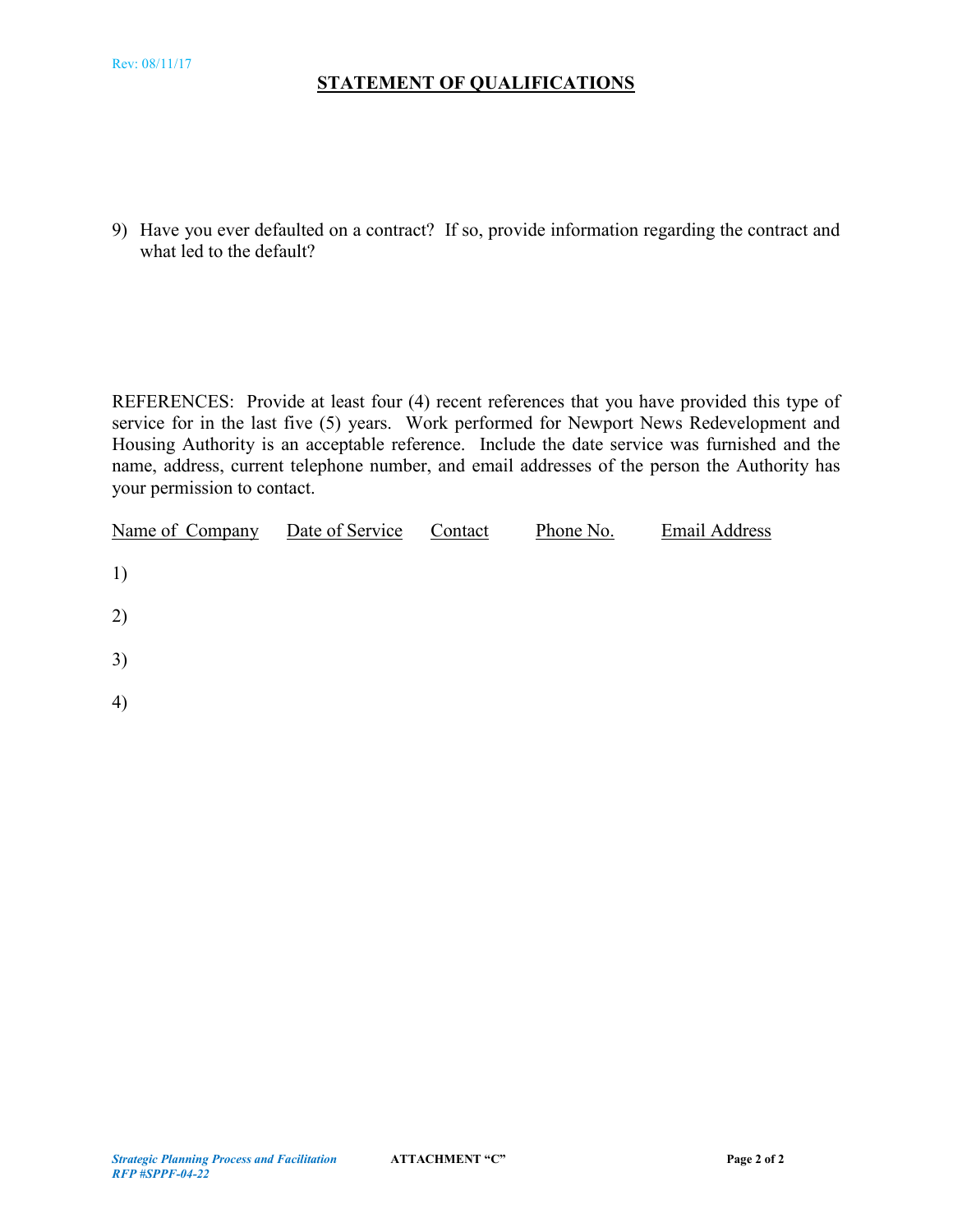## **CERTIFICATE OF NONSEGREGATED FACILITIES**

The bidder certifies that he/she does not maintain or provide for its employees any segregated facilities at any establishment, and that he/she does not permit its employees to perform their services at any location under its control where segregated facilities are maintained. The bidder certifies further that he/she will not maintain or provide for its employees any segregated facilities at any of its establishments, and will not permit its employees to perform their services at any location under its control where segregated facilities are maintained. The bidder agrees that a breach of this certification will be a violation of the Equal Opportunity clause in any contract resulting from acceptance of the bid. As used in this certification, the term "segregated facilities" means any waiting rooms, work areas, restrooms, and washrooms, restaurants and other eating areas, time clocks, locker rooms and other storage or dressing areas, parking lots, drinking fountains, recreation or entertainment areas, transportation, and housing facilities provided for employees which are segregated by explicit directive or are in fact segregated on the basis of race, color, religion, or national organ, because of habit, local custom, or otherwise. The bidder agrees that (except where he/she has obtained identical certifications from proposed subcontractors for specific time periods) he/she will obtained certifications from proposed subcontractors prior to the award of subcontracts exceeding \$10,000 which are not exempt from the provisions of the Equal Opportunity clause, and will retain such certifications in its files.

Date: \_\_\_\_\_\_\_\_\_\_\_\_\_\_\_\_\_, 20\_\_\_\_\_ \_\_\_\_\_\_\_\_\_\_\_\_\_\_\_\_\_\_\_\_\_\_\_

(Name of Bidder)

By:

Title:

Official Address:

\_\_\_\_\_\_\_\_\_\_\_\_\_\_\_\_\_\_\_\_\_\_\_\_\_\_

\_\_\_\_\_\_\_\_\_\_\_\_\_\_\_\_\_\_\_\_\_\_\_\_\_\_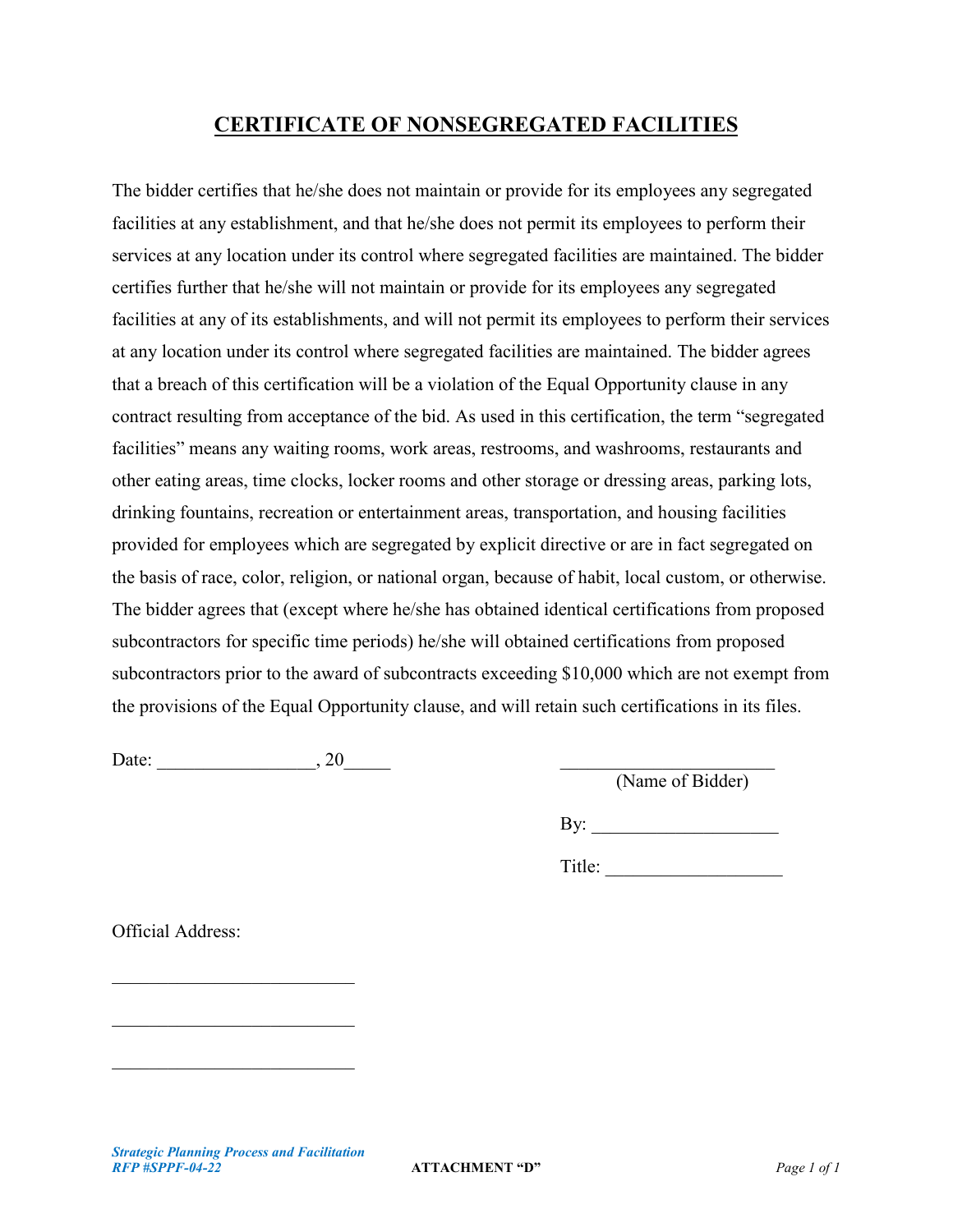#### **MINORITY BUSINESS PARTICIPATION COMMITMENT FORM**

It is the policy of Newport News Redevelopment & Housing Authority (NNRHA) to encourage minority participation in all contracts. To implement this policy, we encourage minority participation through subcontracting or other methods in contracting. You must complete this form, indicating the percentage of this contract that will be subcontract to minority businesses. FAILURE TO COMPLETE THIS FORM MAY RESULT IN YOUR RESPONSE BEING DECLARED NON-RESPONSIVE THUS ELIMINATING YOUR FIRM FROM CONSIDERATION FOR THIS PROJECT.

For the purpose of this commitment, the term "minority business" means a business at least 50% of which is owned and controlled by minority group members or, in the case of a publicly-owned business, at least 51% of the stock is minority owned and the business is controlled by minority group members. For the purpose of the preceding sentence "minority group members" are citizens of the United States who are African-Americans, Hispanics, Asians, Pacific Islanders, and American Indians.

Please indicate the percentage of minority business participation in this project. This refers to the percentage of the total dollar value of the Contract that will be subcontracted to minority firms:

 $\frac{0}{2}$ 

NNRHA will consider minority participation in awarding the Contract. NNRHA reserve the right to approve or disapprove any subcontractors.

If you need assistance with identifying minority firms in this area, please contract Hampton Roads Community Action Program (HRCAP), at (757) 247-6747 or the Virginia Department of Minority Business Enterprise at 111 East Main Street, Suite 300, Richmond, VA 23219 at (804) 786-6585.

The undersigned herby certifies that he or she has read the terms of this commitment and is authorized to bind the prospective Bidder to the commitment herein set forth.

Contractor's Name Mame of Authorized Officer (printed)

Date Name of Authorized Officer (signed)

 $\frac{1}{2}$  ,  $\frac{1}{2}$  ,  $\frac{1}{2}$  ,  $\frac{1}{2}$  ,  $\frac{1}{2}$  ,  $\frac{1}{2}$  ,  $\frac{1}{2}$  ,  $\frac{1}{2}$  ,  $\frac{1}{2}$  ,  $\frac{1}{2}$  ,  $\frac{1}{2}$  ,  $\frac{1}{2}$  ,  $\frac{1}{2}$  ,  $\frac{1}{2}$  ,  $\frac{1}{2}$  ,  $\frac{1}{2}$  ,  $\frac{1}{2}$  ,  $\frac{1}{2}$  ,  $\frac{1$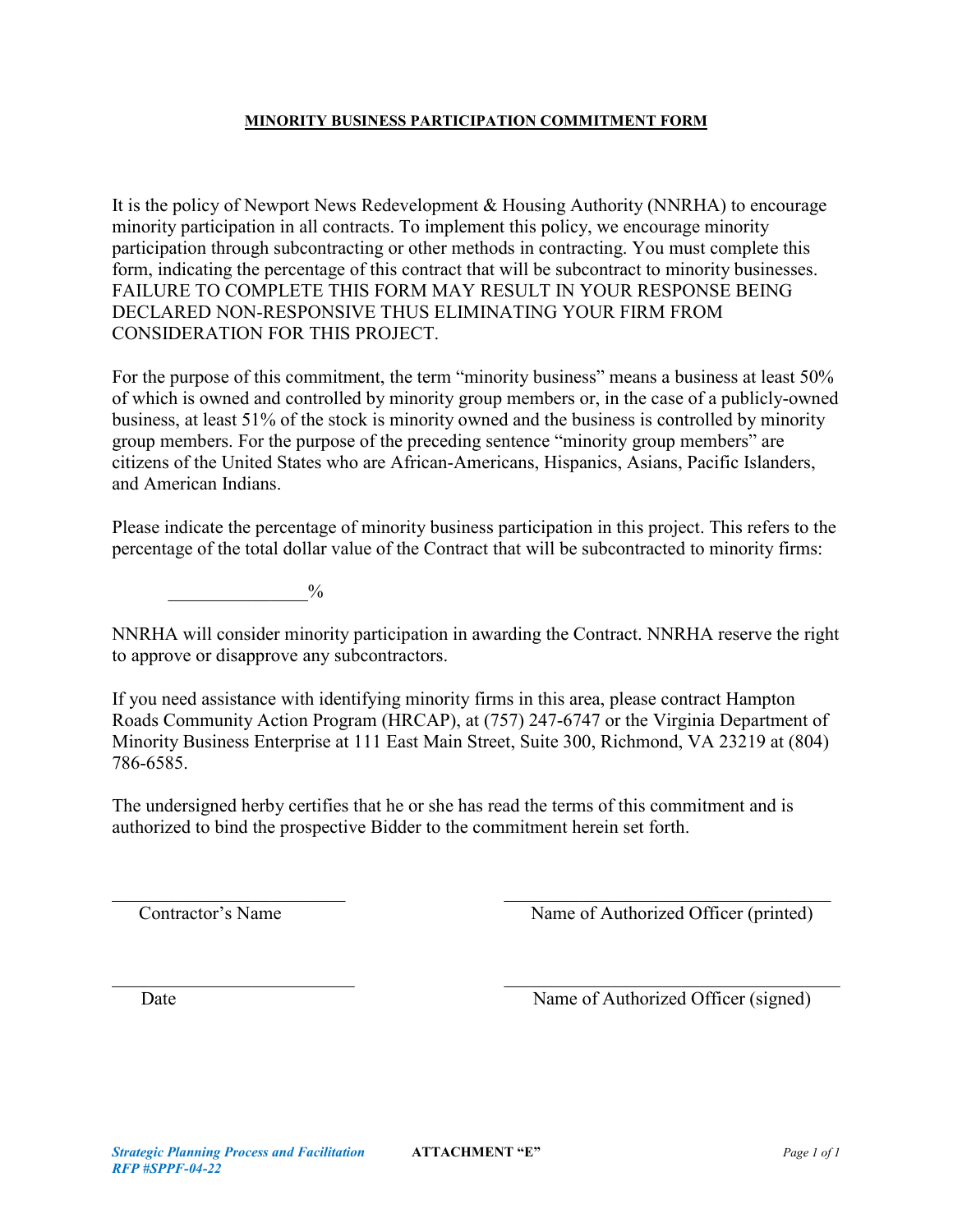## **NON–COLLUSIVE AFFIDAVIT**

\_\_\_\_\_\_\_\_\_\_\_\_\_\_\_\_\_\_\_\_\_\_\_\_\_\_\_\_\_\_\_\_\_\_\_\_\_\_\_\_\_\_\_\_\_\_\_\_\_\_\_\_\_\_\_\_\_\_\_\_\_\_\_\_\_\_\_\_\_\_\_\_\_\_\_\_\_\_\_\_,

State of \_\_\_\_\_\_\_\_\_\_\_\_\_\_\_\_\_\_\_\_\_\_\_\_\_\_\_\_\_\_\_

County of

Being first duly sworn, deposes and says that:

(1) He/she is \_\_\_\_\_\_\_\_\_\_\_\_\_\_\_\_\_\_\_\_\_\_\_\_\_\_\_\_\_\_\_\_\_\_\_\_\_\_\_\_\_\_\_\_\_\_\_\_\_\_\_\_\_\_\_\_\_\_ of

(Owner, Partner, Officer, Representative or Agent)

\_\_\_\_\_\_\_\_\_\_\_\_\_\_\_\_\_\_\_\_\_\_\_\_\_\_\_\_\_\_\_\_\_\_\_\_\_\_\_\_\_\_\_, the Bidder that has submitted the attached bid;

(Name of Company)

(2) He is fully informed respecting the preparation and contents of the attached bid and all pertinent circumstances respecting such bid;

(3) Such bid is genuine and is not a collusive sham;

(4) Neither the said Bidder nor any of its officers, partners, owners, agents, representatives, employees or parties in interest, including this affidavit, has in any way colluded, conspired, connived, or agreed, directly or indirectly with any other bidder, firm or person to submit a collusive or sham bid in connection with the contract for which the attached bid has been submitted or to refrain from bidding in connection with such contract, or has in any manner, directly or indirectly, sought by unlawful agreement or collusion or communication or conference with any other bidder, firm or person to fix the price or prices in the bid price or the bid price of any other bidder, or to secure through any collusion, conspiracy, connivance or unlawful agreement any advantage against the Newport News Redevelopment & Housing Authority or any person interested in the proposed contract; and

(5) The price or prices in the attached bid are fair and proper and are not tainted by any collusion, conspiracy, connivance or unlawful agreement on the part of the Bidder or any of its agents, representatives, owners, employees, or parties in interest, including this affiant.

> $\mathcal{L}_\mathcal{L}$ (Name)  $\overline{\mathcal{L}}$  , and the state of the state of the state of the state of the state of the state of the state of the state of the state of the state of the state of the state of the state of the state of the state of the stat

> > (Title)

Subscribed and Sworn before me

This  $\_\_\_$  day of  $\_\_\_\_\_$ , 20  $\_\_\_\_\$ 

 $\mathcal{L}_\mathcal{L}$  , which is a set of the set of the set of the set of the set of the set of the set of the set of the set of the set of the set of the set of the set of the set of the set of the set of the set of the set of

My Commission Expiries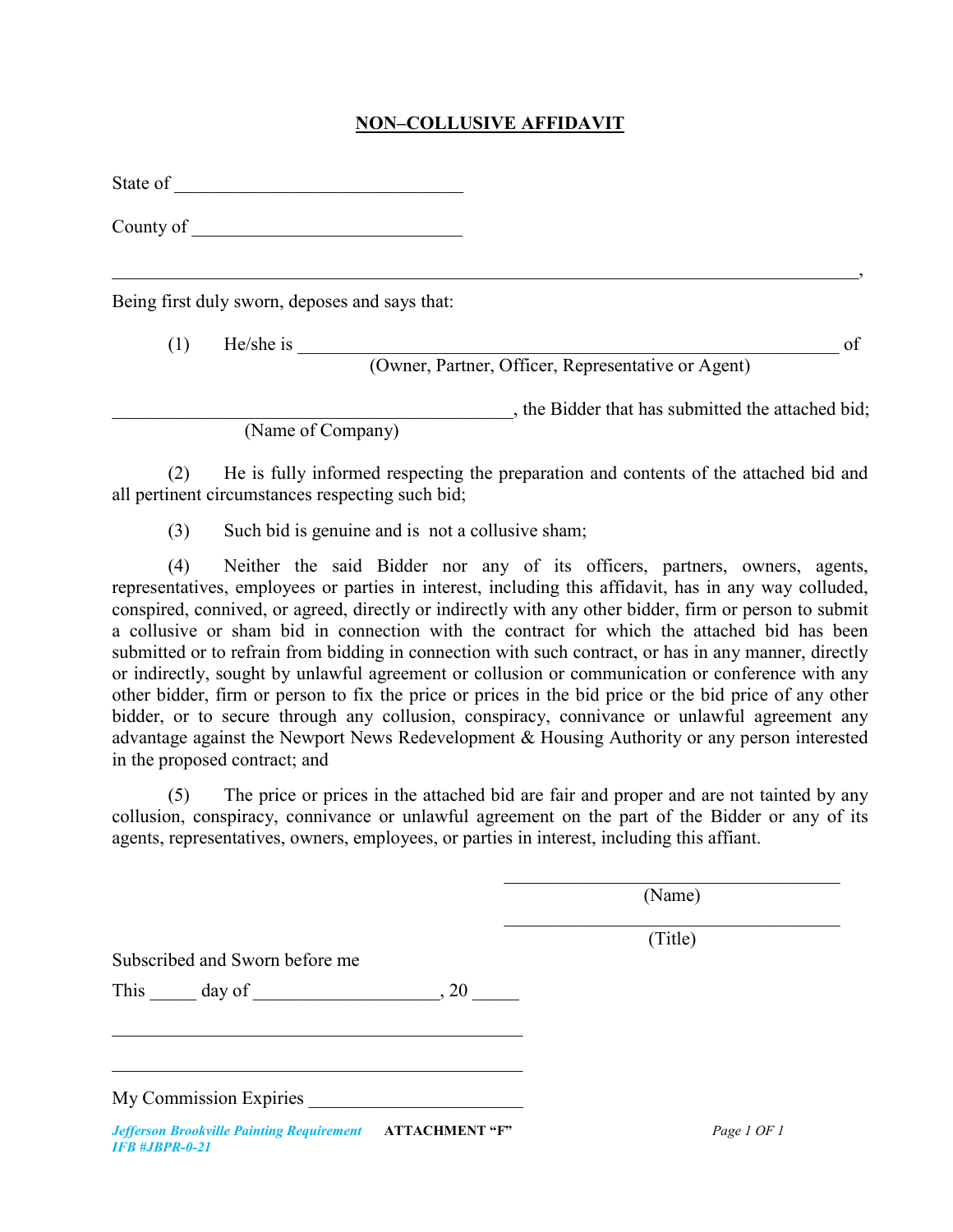

1. Preparation of Offers

(a) Offerors are expected to examine the statement of work, the proposed contract terms and conditions, and all instructions. Failure to do so will be at the offeror's risk.

(b) Each offeror shall furnish the information required by the solicitation. The offeror shall sign the offer and print or type its name on the cover sheet and each continuation sheet on which it makes an entry. Erasures or other changes must be initialed by the person signing the offer. Offers signed by an agent shall be accompanied by evidence of that agent's authority, unless that evidence has been previously furnished to the HA.

(c) Offers for services other than those specified will not be considered.

#### 2. Submission of Offers

(a) Offers and modifications thereof shall be submitted in sealed envelopes or packages (1) addressed to the office specified in the solicitation, and (2) showing the time specified for receipt, the solicitation number, and the name and address of the offeror.

(b) Telegraphic offers will not be considered unless authorized by the solicitation; however, offers may be modified by written or telegraphic notice.

(c) Facsimile offers, modifications or withdrawals will not be considered unless authorized by the solicitation.

#### 3. Amendments to Solicitations

(a) If this solicitation is amended, then all terms and conditions which are not modified remain unchanged.

(b) Offerors shall acknowledge receipt of any amendments to this solicitation by

- (1) signing and returning the amendment;
- (2) identifying the amendment number and date in the space provided for this purpose on the form for submitting an offer,
- (3) letter or telegram, or
- (4) facsimile, if facsimile offers are authorized in the solicitation. The HA/HUD must receive the acknowledgment by the time specified for receipt of offers.

#### 4. Explanation to Prospective Offerors

Any prospective offeror desiring an explanation or interpretation of the solicitation, statement of work, etc., must request it in writing soon enough to allow a reply to reach all prospective offerors before the submission of their offers. Oral explanations or instructions given before the award of the contract will not be binding. Any information given to a prospective offeror concerning a solicitation will be furnished promptly to all other prospective offerors as an amendment of the solicitation, if that information is necessary in submitting offers or if the lack of it would be prejudicial to any other prospective offerors.

#### 5. Responsibility of Prospective Contractor

(a) The HA shall award a contract only to a responsible prospective contractor who is able to perform successfully under the terms and conditions of the proposed contract. To be determined responsible, a prospective contractor must -

(1) Have adequate financial resources to perform the contract, or the ability to obtain them;

- (2) Have a satisfactory performance record;
- (3) Have a satisfactory record of integrity and business ethics;
- (4) Have a satisfactory record of compliance with public policy (e.g., Equal Employment Opportunity); and
- (5) Not have been suspended, debarred, or otherwise determined to be ineligible for award of contracts by the Department of Housing and Urban Development or any other agency of the U.S. Government. Current lists of ineligible contractors are available for inspection at the HA/HUD.

(b) Before an offer is considered for award, the offeror may be requested by the HA to submit a statement or other documentation regarding any of the foregoing requirements. Failure by the offeror to provide such additional information may render the offeror ineligible for award.

#### 6. Late Submissions, Modifications, and Withdrawal of Offers

(a) Any offer received at the place designated in the solicitation after the exact time specified for receipt will not be considered unless it is received before award is made and it -

- (1) Was sent by registered or certified mail not later than the fifth calendar day before the date specified for receipt of offers (e.g., an offer submitted in response to a solicitation requiring receipt of offers by the 20th of the month must have been mailed by the 15th);
- (2) Was sent by mail, or if authorized by the solicitation, was sent by telegram or via facsimile, and it is determined by the HA/ HUD that the late receipt was due solely to mishandling by the HA/HUD after receipt at the HA;
- (3) Was sent by U.S. Postal Service Express Mail Next Day Service - Post Office to Addressee, not later than 5:00 p.m. at the place of mailing two working days prior to the date specified for receipt of proposals. The term "working days" excludes weekends and U.S. Federal holidays; or
- (4) is the only offer received.

(b) Any modification of an offer, except a modification resulting from the HA's request for "best and final" offer (if this solicitation is a request for proposals), is subject to the same conditions as in subparagraphs  $(a)(1)$ ,  $(2)$ , and  $(3)$  of this provision.

(c) A modification resulting from the HA's request for "best and final" offer received after the time and date specified in the request will not be considered unless received before award and the late receipt is due solely to mishandling by the HA after receipt at the HA.

(d) The only acceptable evidence to establish the date of mailing of a late offer, modification, or withdrawal sent either by registered or certified mail is the U.S. or Canadian Postal Service postmark both on the envelope or wrapper and on the original receipt from the U.S. or Canadian Postal Service. Both postmarks must show a legible date or the offer, modification, or withdrawal shall be processed as if mailed late. "Postmark" means a printed, stamped, or otherwise placed impression (exclusive of a postage meter machine impression) that is readily identifiable without further action as having been supplied and affixed by employees of the U.S. or Canadian Postal Service on the date of mailing. Therefore, offerors should request the postal clerk to place a hand cancellation bull's-eye postmark on both the receipt and the envelope or wrapper.

(e) The only acceptable evidence to establish the time of receipt at the HA is the time/date stamp of HA on the offer wrapper or other documentary evidence of receipt maintained by the HA.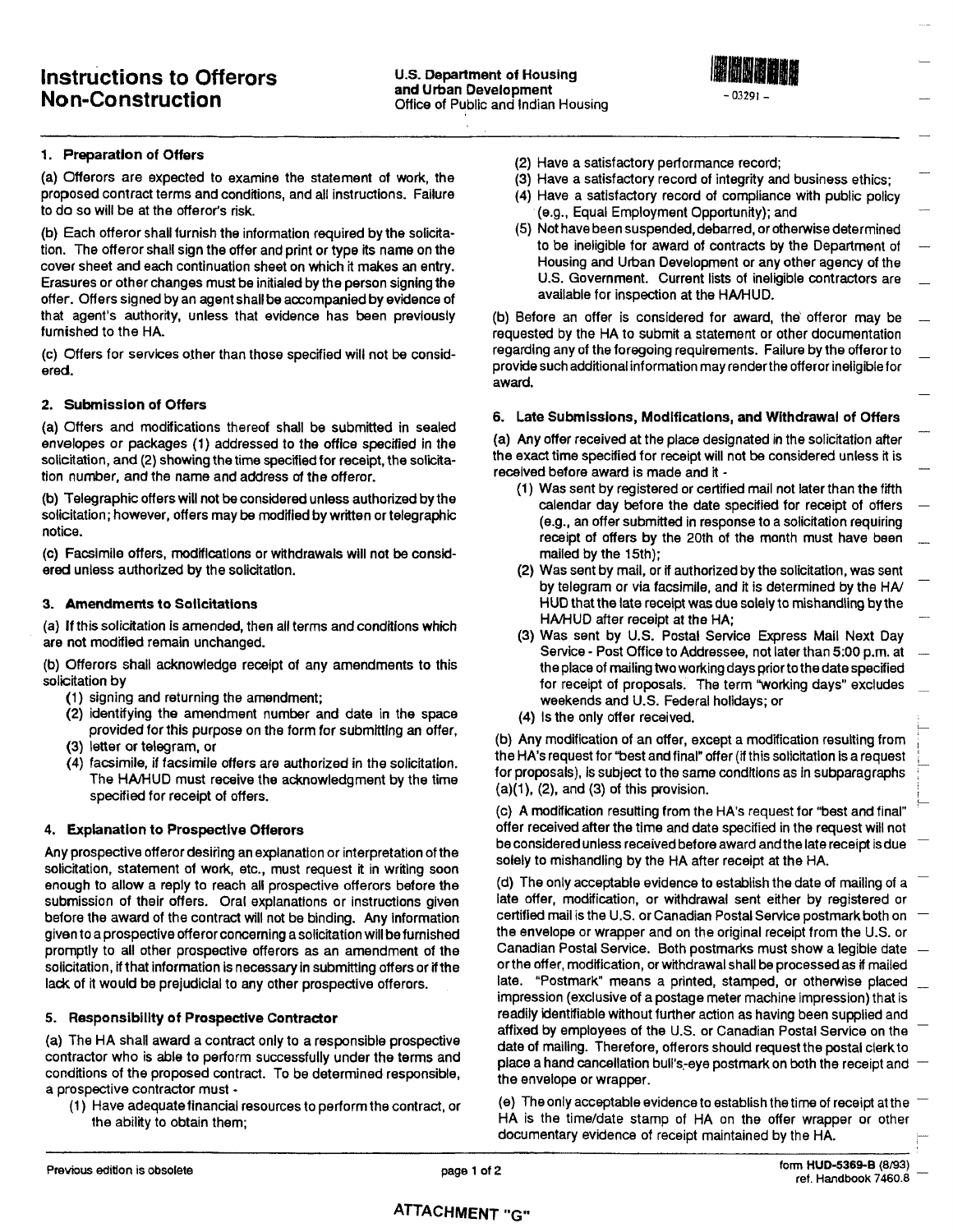(f) The only acceptable evidence to establish the date of mailing of a late offer, modification, or withdrawal sent by Express Mail Next Day Service-Post Office to Addressee is the date entered by the post office receiving clerk on the "Express Mail Next Day Service-Post Office to Addressee" label and the postmark on both the envelope or wrapper and on the original receipt from the U.S. Postal Service. "Postmark" has the same meaning as defined in paragraph (c) of this provision, excluding postmarks of the Canadian Postal Service. Therefore, offerors should request the postal clerk to place a legible hand cancellation bull's eye postmark on both the receipt and the envelope or wrapper.

(g) Notwithstanding paragraph (a) of this provision, a late modification of an otherwise successful offer that makes its terms more favorable to the HA will be considered at any time it is received and may be accepted.

(h) If this solicitation is a request for proposals, proposals may be withdrawn by written notice, or if authorized by this solicitation, by telegram (including mailgram) or facsimile machine transmission received at any time before award. Proposals may be withdrawn in person by a offeror or its authorized representative if the identity of the person requesting withdrawal is established and the person signs a receipt for the offer before award. If this solicitation is an invitation for bids, bids may be withdrawn at any time prior to bid opening.

#### 7. Contract Award

(a) The HA will award a contract resulting from this solicitation to the responsible offeror whose offer conforming to the solicitation will be most advantageous to the HA, cost or price and other factors, specified elsewhere in this solicitation, considered.

#### (b) The HA may

- (1) reject any or all offers if such action is in the HA's interest,
- (2) accept other than the lowest offer,
- (3) waive informalities and minor irregularities in offers received, and (4) award more than one contract for all or part of the requirements stated.

(c) If this solicitation is a request for proposals, the HA may award a contract on the basis of initial offers received, without discussions. Therefore, each initial offer should contain the offeror's best terms from a cost or price and technical standpoint.

(d) A written award or acceptance of offer mailed or otherwise furnished to the successful offeror within the time for acceptance specified in the offer shall result in a binding contract without further action by either party. If this solicitation is a request for proposals. before the offer's specified expiration time, the HA may accept an offer whether or not there are negotiations after its receipt, unless a written notice of withdrawal is received before award. Negotiations conducted after receipt of an offer do not constitute a rejection or counteroffer by the HA.

(e) Neither financial data submitted with an offer, nor representations concerning facilities or financing, will form a part of the resulting contract.

#### 8. Service of Protest

Any protest against the award of a contract pursuant to this solicitation shall be served on the HA by obtaining written and dated acknowledgment of receipt from the HA at the address shown on the cover of this solicitation. The determination of the HA with regard to such protest or to proceed to award notwithstanding such protest shall be final unless appealed by the protestor.

#### 9. Offer Submission

Offers shall be submitted as follows and shall be enclosed in a sealed envelope and addressed to the office specified in the solicitation. The proposal shall show the hour and date specified in the solicitation for receipt, the solicitation number, and the name and address of the offeror, on the face of the envelope.

It is very important that the offer be properly identified on the face of the envelope as set forth above in order to insure that the date and time of receipt is stamped on the face of the offer envelope. Receiving procedures are: date and time stamp those envelopes identified as proposals and deliver them immediately to the appropriate contracting official, and only date stamp those envelopes which do not contain identification of the contents and deliver them to the appropriate procuring activity only through the routine mail delivery procedure.

[Describe bid or proposal preparation instructions here:]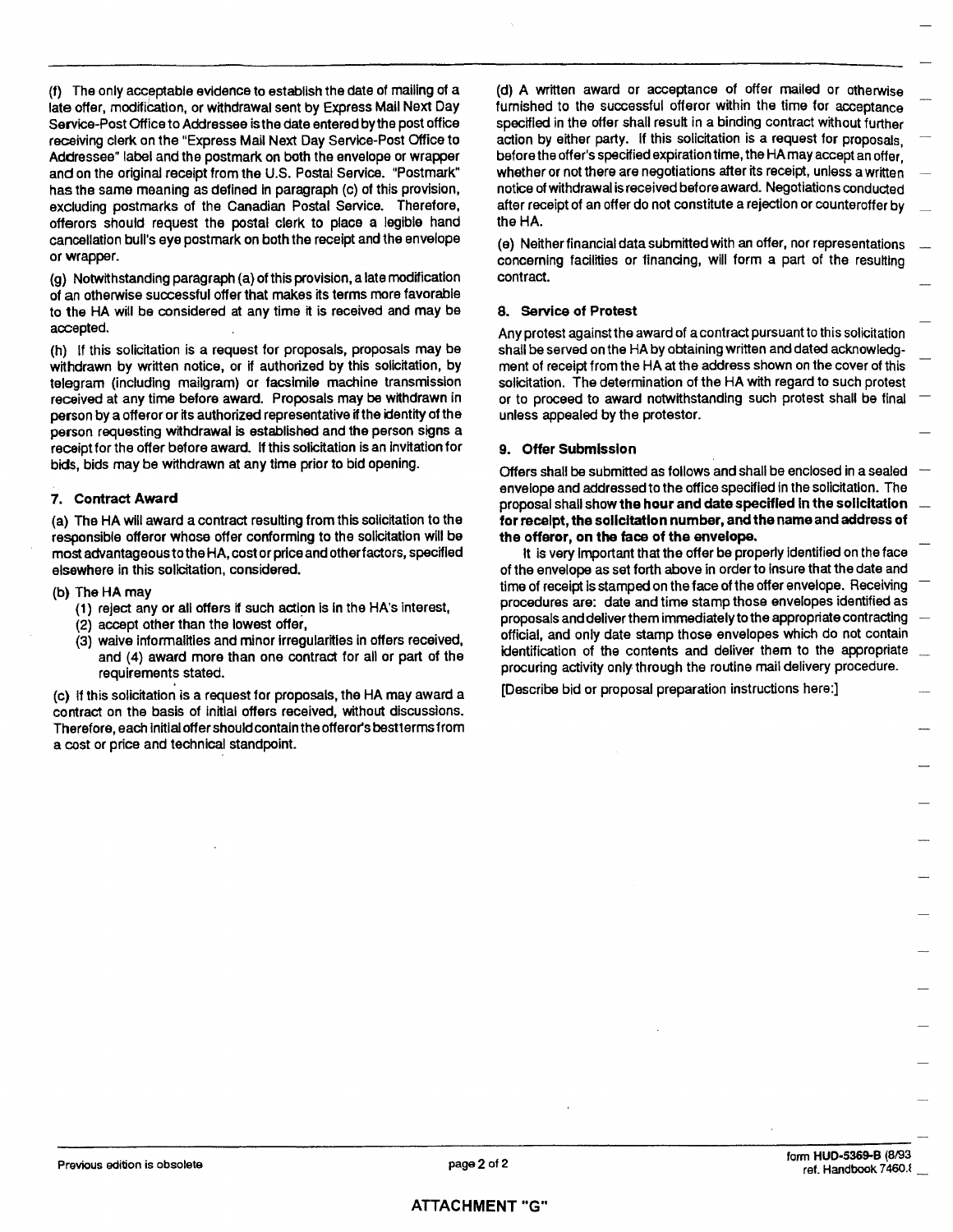Public reporting burden for this collection of information is estimated to average 5 minutes per response, including the time for reviewing instructions, searching existing data sources, gathering and maintaining the data needed, and completing and reviewing the collection of information.

This form includes clauses required by OMB's common rule on bidding/offering procedures, implemented by HUD in 24 CFR 85.36, and those requirements set forth in Executive Order 11625 for small, minority, women-owned businesses, and certifications for independent price determination, and conflict of interest. The form is required for nonconstruction contracts awarded by Housing Agencies (HAs). The form is used by bidders/offerors to certify to the HA's Contracting Officer for contract compliance. If the form were not used, HAs would be unable to enforce their contracts. Responses to the collection of information are required to obtain a benefit or to retain a benefit. The information requested does not lend itself to confidentiality.

#### 1. Contingent Fee Representation and Agreement

(a) The bidder/offeror represents and certifies as part of its bid/ offer that, except for full-time bona fide employees working solely for the bidder/offeror, the bidder/offeror:

- $(1)$  [ ] has, [ ] has not employed or retained any person or company to solicit or obtain this contract; and
- $(2)$  [ ] has, [ ] has not paid or agreed to pay to any person or company employed or retained to solicit or obtain this contract any commission, percentage, brokerage, or other fee contingent upon or resulting from the award of this contract.

(b) If the answer to either  $(a)(1)$  or  $(a)(2)$  above is affirmative, the bidder/offeror shall make an immediate and full written disclosure to the PHA Contracting Officer.

(c) Any misrepresentation by the bidder/offeror shall give the PHA the right to  $(1)$  terminate the resultant contract;  $(2)$  at its discretion, to deduct from contract payments the amount of any commission, percentage, brokerage, or other contingent fee; or (3) take other remedy pursuant to the contract.

#### 2. Small, Minority, Women-Owned Business Concern Representation

The bidder/offeror represents and certifies as part of its bid/ offer that it:

- (a)  $\left[ \begin{array}{c} 1 \end{array} \right]$  is not a small business concern. "Small business" concern," as used in this provision, means a concern, including its affiliates, that is independently owned and operated, not dominant in the field of operation in which it is bidding, and qualified as a small business under the criteria and size standards in 13 CFR 121.
- (b)  $\lceil \cdot \rceil$  is,  $\lceil \cdot \rceil$  is not a women-owned small business concern. "Women-owned," as used in this provision, means a small business that is at least 51 percent owned by a woman or women who are U.S. citizens and who also control and operate the business.
- (c)  $\begin{bmatrix} 1 & 1 \end{bmatrix}$  is not a minority enterprise which, pursuant to Executive Order 11625, is defined as a business which is at least 51 percent owned by one or more minority group members or, in the case of a publicly owned business, at least 51 percent of its voting stock is owned by one or more minority group members, and whose management and daily operations are controlled by one or more such individuals.

For the purpose of this definition, minority group members are: (Check the block applicable to you)

- [ ] Black Americans
	- [ ] Asian Pacific Americans
- [ ] Hispanic Americans [ ] Asian Indian Americans
	- [ ] Hasidic Jewish Americans
- [ ] Native Americans

#### 3. Certificate of Independent Price Determination

- (a) The bidder/offeror certifies that-
	- (1) The prices in this bid/offer have been arrived at independently, without, for the purpose of restricting competition, any consultation, communication, or agreement with any other bidder/offeror or competitor relating to (i) those prices, (ii) the intention to submit a bid/offer, or (iii) the methods or factors used to calculate the prices offered;
	- (2) The prices in this bid/offer have not been and will not be knowingly disclosed by the bidder/offeror, directly or indirectly, to any other bidder/offeror or competitor before bid opening (in the case of a sealed bid solicitation) or contract award (in the case of a negotiated solicitation) unless otherwise required by law; and
	- (3) No attempt has been made or will be made by the bidder/ offeror to induce any other concern to submit or not to submit a bid/offer for the purpose of restricting competition.
- (b) Each signature on the bid/offer is considered to be a certification by the signatory that the signatory:
	- (1) Is the person in the bidder/offeror's organization responsible for determining the prices being offered in this bid or proposal, and that the signatory has not participated and will not participate in any action contrary to subparagraphs  $(a)(l)$  through  $(a)(3)$  above; or
	- (2) (i) Has been authorized, in writing, to act as agent for the following principals in certifying that those principals have not participated, and will not participate in any action contrary to subparagraphs  $(a)(1)$  through  $(a)(3)$ above (insert full name of person(s) in the bidder/offeror's organization responsible for determining the prices offered in this bid or proposal, and the title of his or her position in the bidder/offeror's organization);

(ii) As an authorized agent, does certify that the principals named in subdivision  $(b)(2)(i)$  above have not participated, and will not participate, in any action contrary to subparagraphs  $(a)(1)$  through  $(a)(3)$  above; and